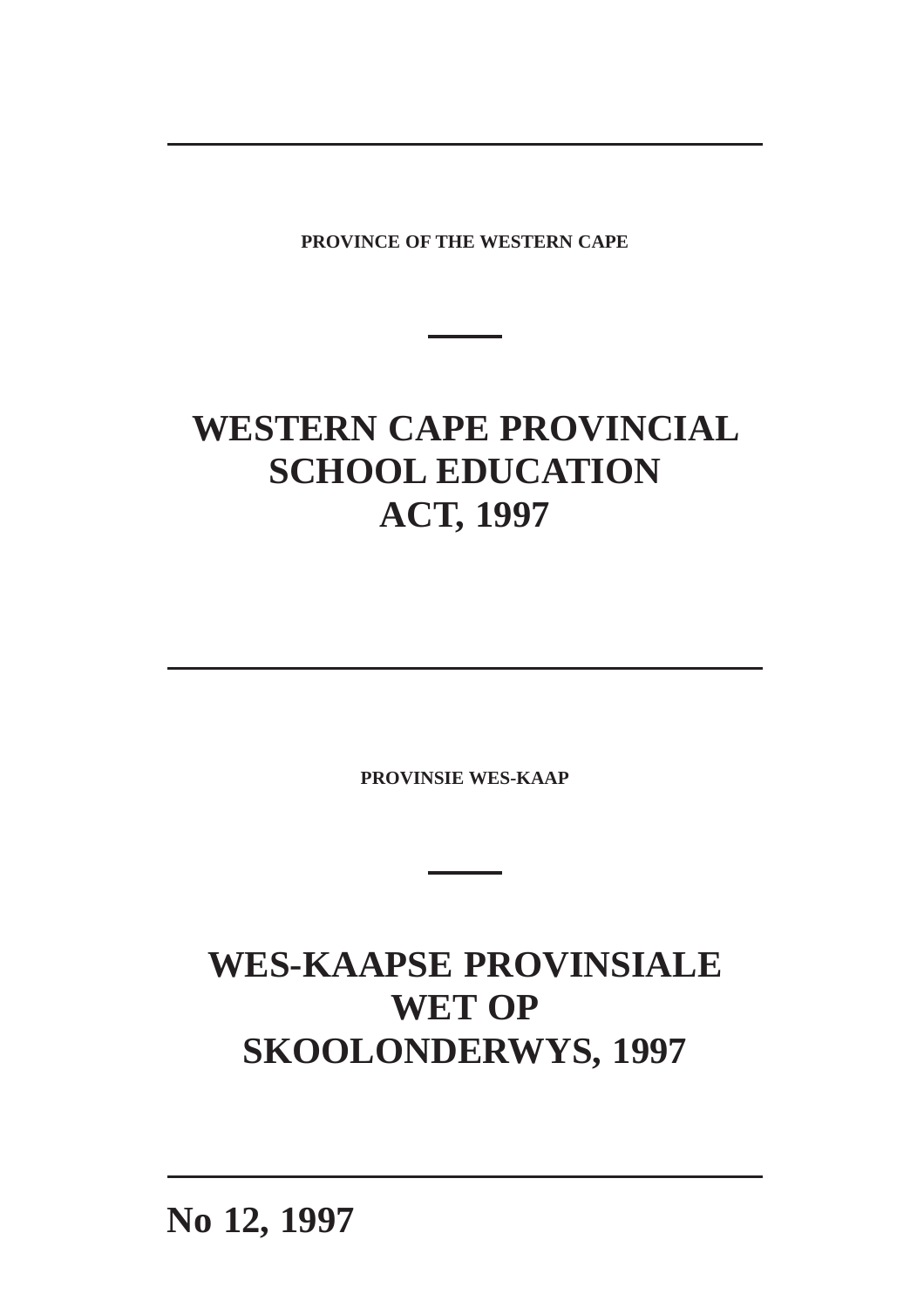## **ACT**

**To provide for a uniform education system for the organisation, governance and funding of all** *schools***; consequentially to repeal certain laws relating to** *schools***; and to make provision for the specific educational needs of the** *province***.**

### **PREAMBLE**

WHEREAS this *province* requires a new provincial structure for *schools* which will redress past imbalances in educational provision, provide an *education* of progressively high quality for all *learners* and in doing so lay a strong foundation for the development of all our people's talents and capabilities, advance the democratic transformation of society, combat racism and sexism and all other forms of unfair discrimination and intolerance, protect and advance our diverse cultures and languages, uphold the rights of all *learners, parents* and *educators,* and promote their acceptance of responsibility for the organisation, governance and funding of *schools* in partnership with the State; and

WHEREAS it is necessary to set uniform norms and standards for the *education* of *learners* at *schools* and the organisation, governance and funding of *schools* throughout the *province*;

**BE** IT THEREFORE ENACTED by the Premier and the Legislature of the Province of the Western Cape, as follows:—

### **CHAPTER 1**

#### **APPLICATION OF ACT**

#### **Definitions**

**1.** In *this Act*, unless the context indicates otherwise—

- (i) *''adult education''* means the basic, teaching after hours to, and *education* of adults in order to expand their knowledge and skills; (xLi)
- (ii) *''authorized person''* means a person authorized by the *Head of Department* to conduct an inspection in terms of section 20 of *this Act*; (vi)
- (iii) *''combined school''* means a *school* providing primary and secondary *education* to a *grade* higher than the ninth *grade* but not exceeding the twelfth *grade*; (v)
- (iv) *''compulsory school attendance''* means compulsory school attendance introduced under section 42 of *this Act*; (xxxix)
- (v) *''Constitution''* means the Constitution of the Republic of South Africa, 1996 (Act 108 of 1996); (x)
- (vi) *''education''* means teaching, instruction or training provided to *learners* in terms of *this Act*; (xx)
- (vii) *''education at home''* means education at home referred to in section 36 of 20 *this Act*; (xxii)
- (viii) *''education council''* means the education council established under section 11 of *this Act*; (xxi)
- (ix) *''educator''* means an educator as defined in the Educators' Employment Act, 1994 (Proclamation 138 of 1994); (xxiv) 25
- (x) *''financial head''* means the person appointed in terms of section 132 of the *Constitution* as *Member of the Executive Council* responsible for the administration of the financial affairs of the Province of the Western Cape; (iv)

5

10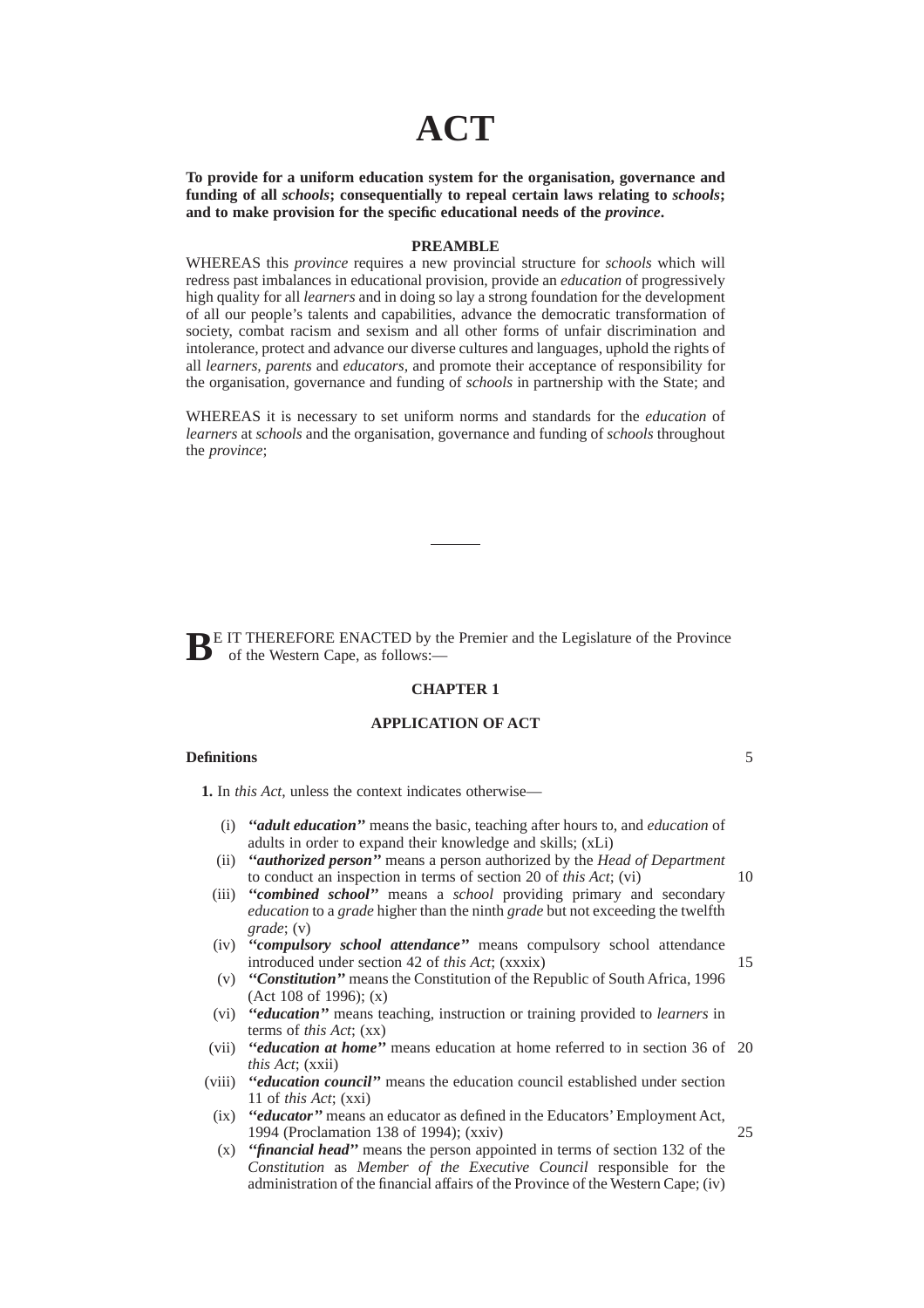- (xi) *''fixed date''* means the date of commencement of *this Act*; (xxxviii)
- (xii) *''governing body''* means a governing body referred to in section 21 of *this Act*; (ii)
- (xiii) *''grade''* means that part of an educational programme which a *learner* may complete in one *school* year, or any other education programme which the *Member of the Executive Council* may deem to be equivalent thereto; (ix) 5
- (xiv) *''Head of Department''* means the head of the *Western Cape Education Department*; (iii)
- (xv) *''hostel''* means a hostel established under section 4(1)*(a)* of *this Act*; (xii)
- (xvi) *''independent school''* means a *school* registered or deemed to be registered 10 in terms of section 30 of *this Act*; (xviii)
- (xvii) *''independent school for learners with special education needs''* means a *school* registered in terms of section 30 of *this Act* as an independent school for learners with special education needs, or deemed to be so registered; (xix)
- (xviii) *''intermediate school''* means a *school* providing primary and secondary 15 *education* up to but not exceeding the ninth *grade*; (xvi)
- (xix) *''learner''* means any person receiving *education* or obliged to receive *education* in terms of *this Act*; (xiii)
- (xx) *''learner with special education needs''* means a *learner* with additional *education* needs for whom provision is made in ordinary *public schools* 20 insofar as it is reasonably practicable, or *schools for learners with special education needs*; (xiv)
- (xxi) *''Legislature''* means the legislature established for the *province* under section 104 of the *Constitution*; (xLiv)
- (xxii) *''Member of the Executive Council''* means the Member of the Executive 25 Council responsible for *education* in the Province of the Western Cape; (xv) (xxiii) *''member of staff''* means a person employed at a *school*; (xxvi)
- (xxiv) *''National Minister''* means the Minister of Education of the National Government; (xvii)
- (xxv) *''officer''* means an employee of the *Western Cape Education Department* 30 appointed in terms of the Educators' Employment Act, 1994 (Proclamation 138 of 1994), or the Public Service Act, 1994 (Proclamation 103 of 1994); (i)
- (xxvi) *''organised teaching profession''* means the teaching profession or a part thereof, as represented by an employee organisation as defined in section 1 of the Educators' Employment Act, 1994 (Proclamation 138 of 1994), or a 35 provincial body of such organisation recognised by the *Member of the Executive Council*; (vii)
- (xxvii) *''parent''* means—
	- *(a)* the parent or guardian of a *learner*;
	- *(b)* the person legally entitled to custody of a *learner*; or

40

- *(c)* the person who undertakes to fulfil the obligations of a person referred to
- in paragraphs *(a)* and *(b)* towards the *learner's education* at *school*; (xxv) (xxviii) *''Premier''* means the Premier of the Province of the Western Cape elected in terms of section 128 of the *Constitution*; (xxvii)
- (xxix) *''pre-primary school''* means a *school* for *learners* of not younger than three 45 years and not older than six years; (xxviii)
- (xxx) *''prescribed''* means prescribed by *regulation* in terms of *this Act*, or any other law; (xLii)
- (xxxi) *''primary school''* means a *school* providing *education* up to but not exceeding the seventh *grade*; (xxix)
- (xxxii) *''principal''* means an *educator* appointed or acting as the head of a *school*;  $(xxx)$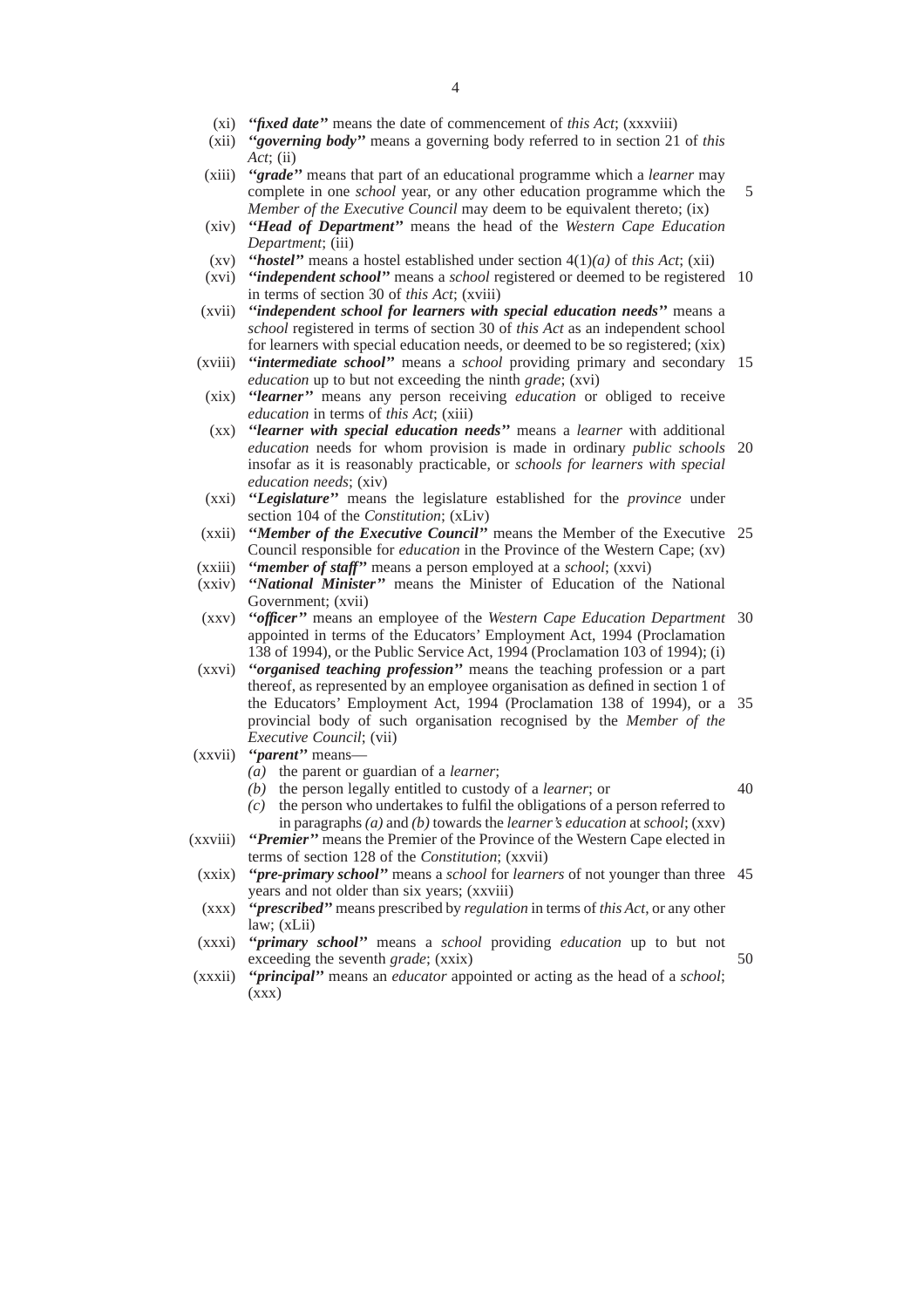- (xxxiii) *''province''* means the Province of the Western Cape; (xxxii)
- (xxxiv) *''Provincial Gazette''* means the official gazette in which government and other official notices of the provincial government are published; (xxxi)
- (xxxv) *''public school''* means a *school* established or deemed to be established under section 12 of *this Act*; (xxiii)
- (xxxvi) *''regulation''* means a regulation made under *this Act*; (xxxiii)
- (xxxvii) *''representative council of learners''* means a representative council of learners established under section 48 of *this Act*; (xL)
- (xxxviii) *''school''* means a *public school* or an *independent school* which enrols *learners* in one or more *grades* from *grade* zero to *grade* twelve; (xxxv)
- (xxxix) *''school attendance officer''* means a school attendance officer appointed under section 10 of *this Act*; (xxxvi)
	- (xL) *''school for learners with special education needs''* means a school for learners with special education needs established under section 12 of *this Act* or an *independent school for learners with special education needs* registered 15 under section 30 of *this Act*; (xxxvii)
	- (xLi) *''secondary school''* means a *school* providing *education* from not lower than the eighth up to but not exceeding the twelfth *grade*; (xxxiv)
- (xLii) *''specialized education''* means *education* and support of a specialized nature which provides for the needs of *learners with special education needs*; (viii) 20
- (xLiii) *''this Act''* means the Western Cape Provincial School Education Act, 1997 (Act 11 of 1997), and *regulations* published thereunder; (xi) and
- (xLiv) *''Western Cape Education Department''* means the department established in terms of section 7(2) of the Public Service Act, 1994 (Proclamation 103 of 1994). (xLiii) 25

#### **CHAPTER 2**

#### **EXECUTION OF ACT**

#### **Control of education**

**2.** Subject to the provisions of *this Act, education* in *schools* in the *province* shall vest in the *Member of the Executive Council* and be controlled by the *Western Cape* 30 *Education Department*.

#### **Determination of provincial education policy**

**3.** (1) Subject to the provisions of the South African Schools Act, 1996 (Act 84 of 1996), and the *Constitution,* the *Member of the Executive Council* may, where necessary, from time to time determine the policy which is to be pursued in respect of *education* in 35 *schools* in the *province*, within the framework of the following principles, namely that—

- *(a)* every *learner* shall be entitled to ordinary *education* at his or her nearest ordinary *public school*, insofar as it is reasonably practicable;
- *(b)* every *learner* shall be entitled to equal access to *public schools*;
- *(c)* every *learner* shall have the right to mother tongue *education*, including the right to take his or her mother tongue as a subject, insofar as it is reasonably practicable;
- *(d)* every *learner* shall have the right to receive religious *education* insofar as it is reasonably practicable; and 45
- *(e) education* be provided in accordance with the needs, ability, aptitude and interest of the *learner* and the needs of the country, and appropriate guidance shall be available to *learners* as far as it is reasonably practicable.

(2) The *Head of Department* shall take such steps as may be necessary to carry into effect the policy so determined by the *Member of the Executive Council.* 50

#### **General functions of the Member of the Executive Council**

**4.** (1) In addition to the other functions assigned to him or her under *this Act*, the

40

5

- 
-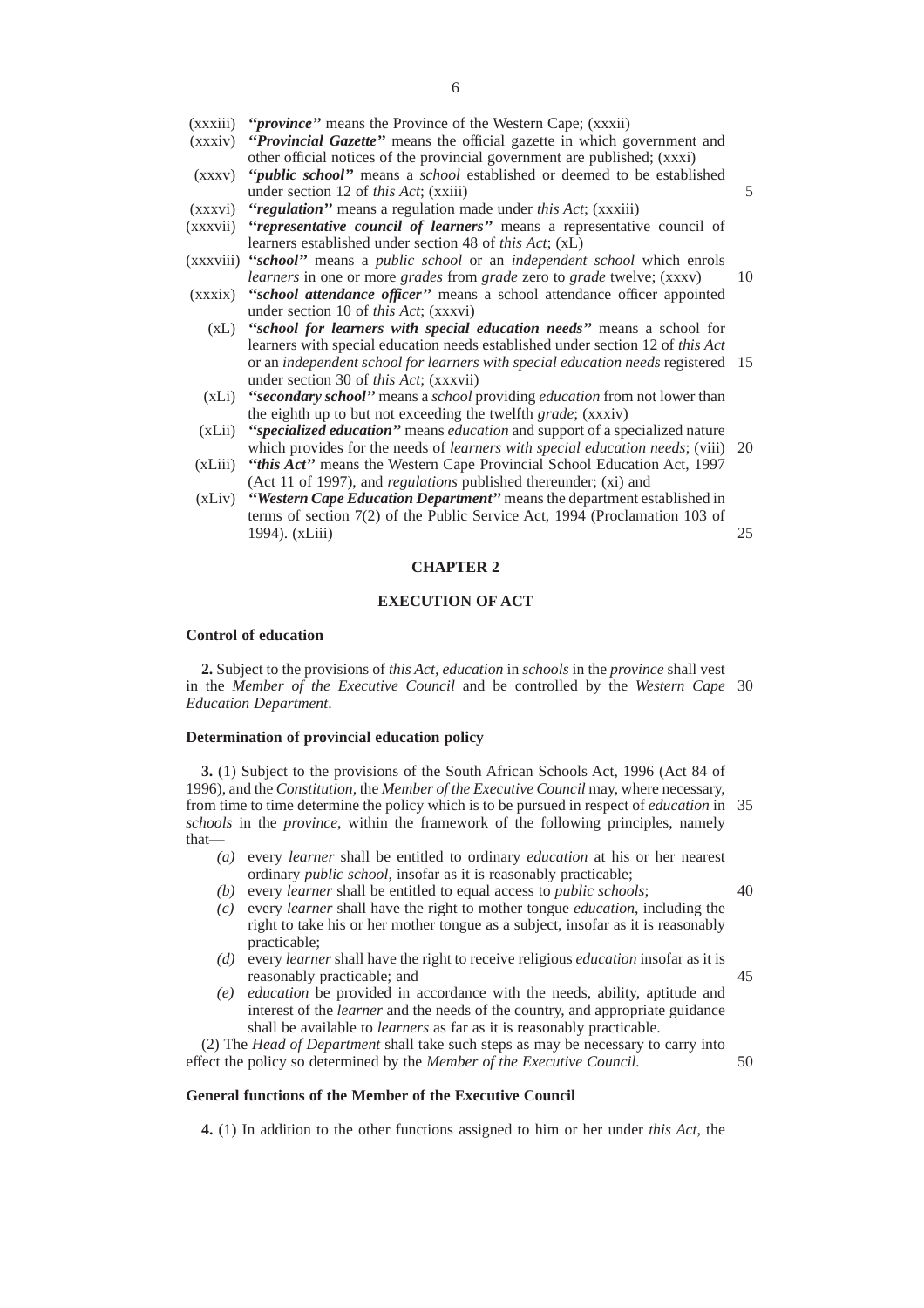- *(a)* establish and maintain *hostels* for *public schools*;
- *(b)* provide for *adult education*; and
- *(c)* provide such equipment and erect such buildings as he or she may deem necessary or expedient for the administration of the provisions of *this Act*. 5

(2) The *Member of the Executive Council* may, after consultation with the *governing body* of a *public school* concerned, close a *hostel* referred to in subsection (1).

(3) A centre for the development and promotion of some or other aptitude of *learners* established or provided for under any law repealed by *this Act*, or deemed to be 10 established or provided for under such law, and which immediately prior to the *fixed date* was managed and controlled, shall from that date be deemed to be a *public school* established or provided for under this section.

#### **Authority of the Member of the Executive Council regarding governing bodies**

**5.** The *Member of the Executive Council* may, by notice in the *Provincial Gazette*, 15 determine that some *governing bodies* may exercise one or more functions referred to in section 21 of the South African Schools Act, 1996 (Act 84 of 1996), without making an application, if—

- *(a)* he or she is satisfied that the *governing bodies* concerned have the capacity to perform such function effectively; and 20
- *(b)* there is a reasonable and equitable basis for doing so.

#### **Enhancement of capacity of governing bodies**

**6.** The *Head of Department* shall, out of moneys appropriated for this purpose by the *Legislature*, establish a programme to promote the effectiveness of *governing bodies* in accordance with section 19 of the South African Schools Act, 1996 (Act 84 of 1996). 25

## **General functions of Head of Department**

**7.** (1) In addition to the other functions assigned to the *Head of Department* in terms of *this Act* and any other applicable law, he or she may—

- *(a)* approve educational and training programmes for *learners*;
- *(b)* approve educational and training programmes for *learners with special* 30 *education needs*;
- *(c)* determine the conditions for admission to such educational and training programmes, and the evaluation, by means of inspection or otherwise, of the effectiveness of the teaching and training provided in accordance therewith;
- *(d)* approve courses for the provision of *education*, including *education* for 35 *learners with special education needs*;
- *(e)* determine the conditions for admission to, and the syllabi of, such courses;
- *(f)* in respect of such courses—
	- (i) cause examinations to be conducted and certificates to be issued to *learners* who passed those examinations; and 40
	- (ii) cause other approved forms of assessment to be conducted;
- *(g)* make rules as to—
	- (i) the conducting of examinations referred to in subsection  $(1)(f)(i)$ , the handling of, and inquiries into, and the consequences of, any irregularities in the conduct of those examinations, the entering of candidates for 45 those examinations, the conduct and discipline of candidates prior to, during and after those examinations, and the issue of certificates referred to in that subsection; and
	- (ii) the appointment, conduct, discipline, powers, duties and functions of examiners, moderators, invigilators and other persons whose services are necessary in connection with the conducting of those examinations; and 50
- *(h)* make arrangements for medical, psychological or dental examinations of *learners* and of persons employed at *public schools* and *hostels*.

(2) Different programmes and courses may be approved or determined, as the case may be, under subsection (1) in respect of different *public schools*. 55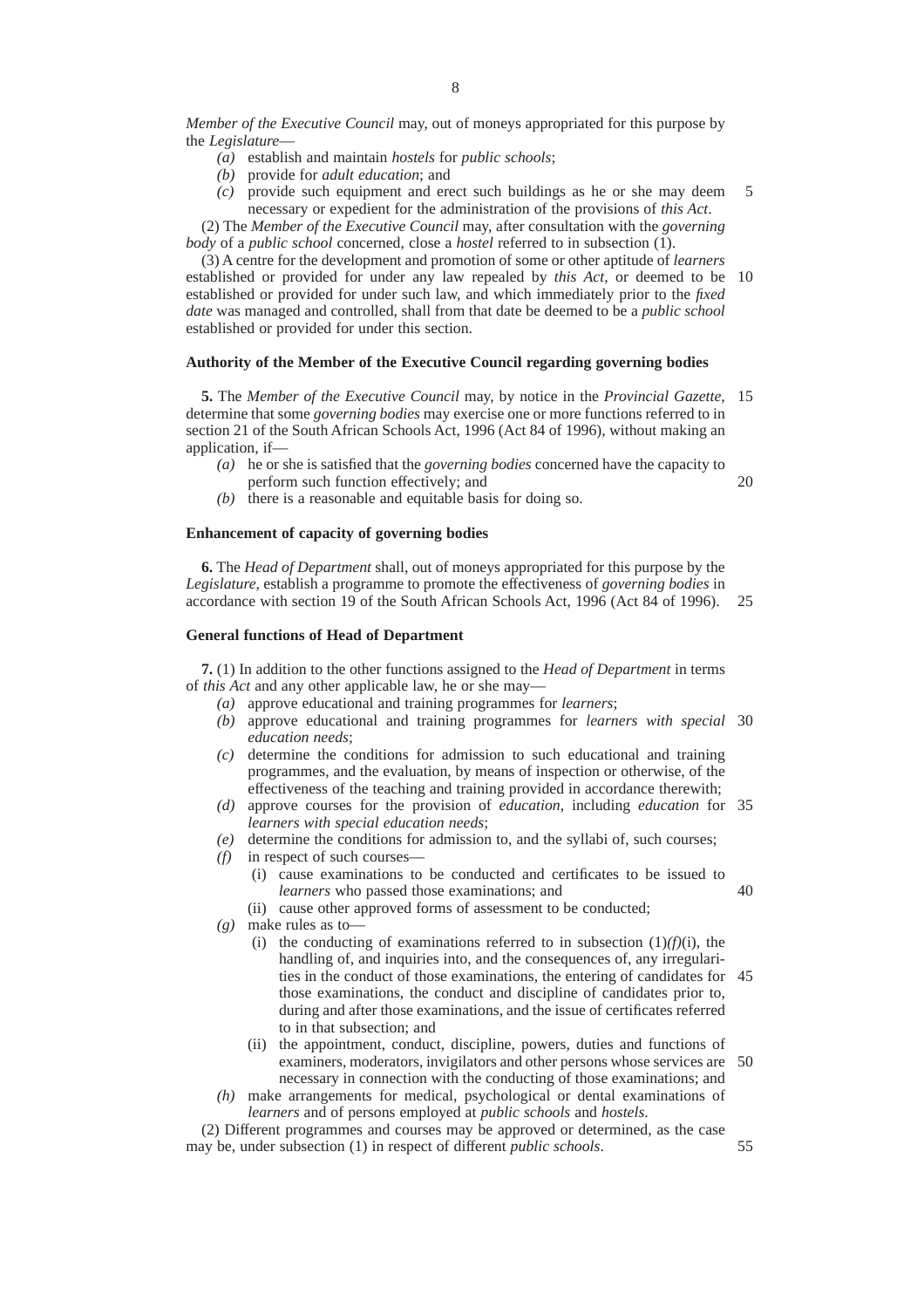**8.** (1) Subject to *this Act*, a *governing body* may apply to the *Head of Department* in writing to be allocated any of the following functions:

- *(a)* to maintain and improve the *school's* property, and buildings and grounds occupied by the *school*, including *school hostels*, if applicable;
- *(b)* to determine the extra-mural curriculum of the *school* and the choice of subject options in terms of provincial curriculum policy;
- *(c)* to purchase textbooks, educational materials or equipment for the *school*;

*(d)* to pay for services to the *school*; or

*(e)* other functions consistent with *this Act* and any applicable provincial law. (2) The *Head of Department* may refuse an application contemplated in subsection (1), only if the *governing body* concerned does not have the capacity to perform such 10

function effectively.

(3) The *Head of Department* may approve such application unconditionally or subject to conditions. 15

(4) The decision of the *Head of Department* on such application must be conveyed in writing to the *governing body* concerned, giving reasons.

(5) The *Head of Department* may, on reasonable grounds, withdraw a function of a *governing body.*

(6) The *Head of Department* may not take action under subsection (5), unless he or 20 she has—

- *(a)* informed the *governing body* of his or her intention so to act and the reasons therefor;
- *(b)* granted the *governing body* a reasonable opportunity to make representations to him or her relating to such intention; and
- *(c)* given due consideration to any such representations received.

(7) In cases of urgency, the *Head of Department* may act in terms of subsection (5), without prior communication to such *governing body*, if the *Head of Department* thereafter—

- *(a)* furnishes the *governing body* with reasons for his or her actions;
- *(b)* gives the *governing body* a reasonable opportunity to make representations relating to such actions; and
- *(c)* duly considers any such representations received.

(8) The *Head of Department* may, for sufficient reasons, reverse or suspend his or her action in terms of subsection (7).

(9) Any person aggrieved by a decision of the *Head of Department* in terms of this section, may appeal against the decision to the *Member of the Executive Council*.

(10) The *Head of Department* must ensure that *principals* and other *offıcers* of the *Western Cape Education Department* render all necessary assistance to *governing bodies* in the performance of their functions in terms of *this Act*.''

#### **Inspection of schools and hostels**

**9.** The *Head of Department* may, either generally or in a specific case, authorize, in writing, a person to inspect a *school* or *hostel*, in consultation with the *principal* of the *school* concerned.

#### **Appointment of school attendance officers**

**10.** (1) The *Head of Department* may appoint a *school attendance offıcer* to carry into effect the provisions of section 3 (5) and (6) of the South African Schools Act, 1996 (Act 84 of 1996).

(2) A*school attendance offıcer*shall be provided with a certificate, signed by the *Head of Department*, declaring that he or she has been appointed as a *school attendance offıcer* 50under this section.

30

35

25

5

45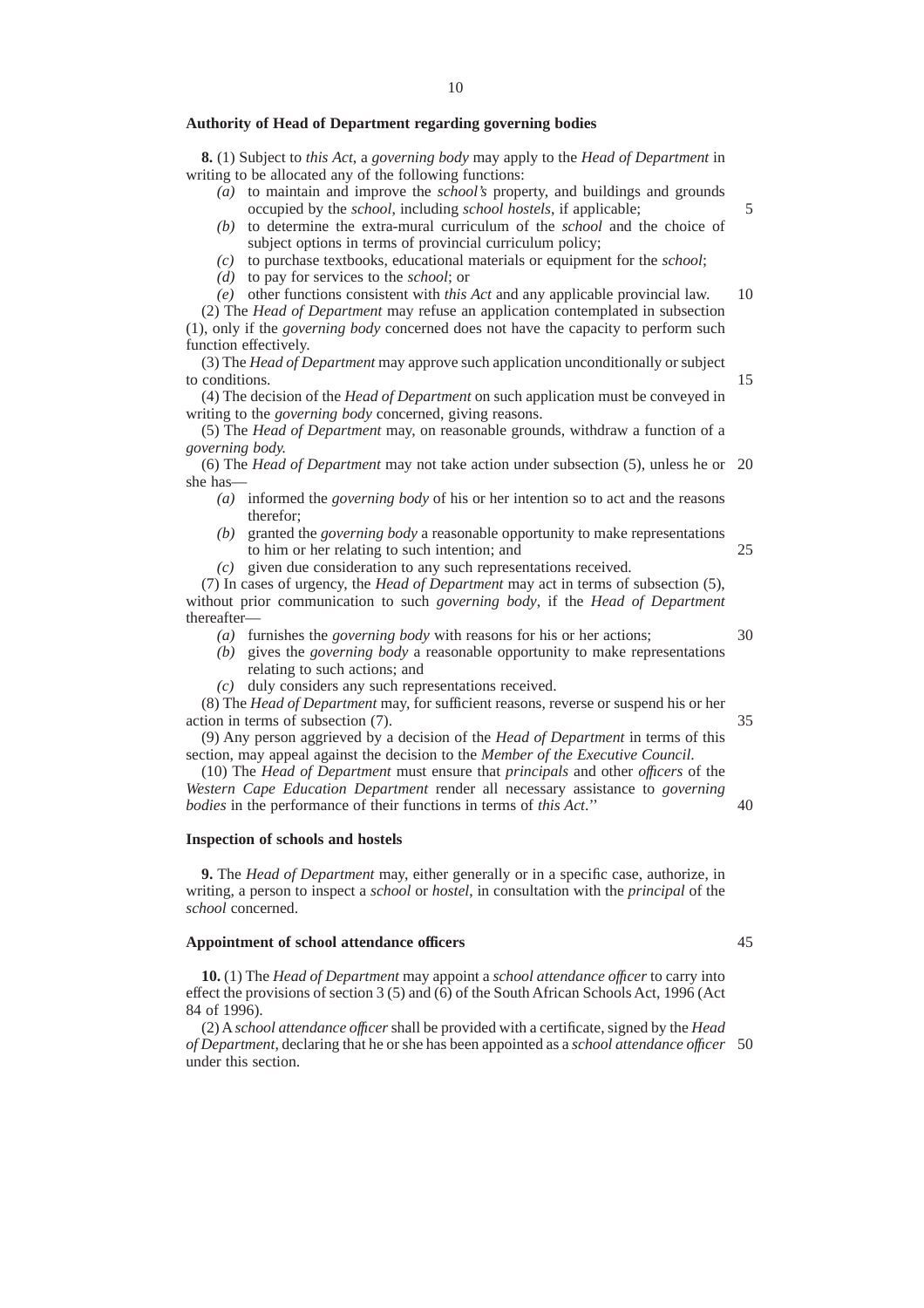#### **Establishment and functions of education council**

**11.** (1) There is hereby established an *education council* for the *province*, which shall consist of—

- *(a)* the *Head of Department*;
- *(b)* the *prescribed* number of persons designated by the *Head of Department* from his or her staff: 5
- *(c)* the *prescribed* number of persons in respect of universities, technikons, technical colleges and colleges of education respectively, designated by the *Member of the Executive Council* out of nominations made in the *prescribed* manner;
- *(d)* the *prescribed* number of persons designated in the *prescribed* manner by the *organized teaching profession* in the *province* from its members;
- *(e)* the *prescribed* number of persons designated in the *prescribed* manner by the *Member of the Executive Council* out of nominations made in the *prescribed* manner by the *governing bodies* of *public schools*;
- *(f)* the *prescribed* number of representatives of *independent schools* designated by the *Member of the Executive Council* out of nominations made in the *prescribed* manner by the *independent schools* registered with the *Western Cape Education Department*;
- *(g)* one person designated by the *Member of the Executive Council* out of 20 nominations made in the *prescribed* manner by the councils of technical colleges in the *province*;
- *(h)* the *prescribed* number of persons designated by the *Member of the Executive Council*.

(2) An *education council* shall elect from its members a chairperson and a 25 vice-chairperson.

(3) Whenever the chairperson of an *education council* is absent or is unable to perform his or her functions as chairperson, the vice-chairperson shall act as chairperson, and while he or she is so acting, the vice-chairperson shall have all the powers and perform all the functions of the chairperson.

- (4) The *Member of the Executive Council* may make *regulations* in relation to—
	- *(a)* the qualifications and term of office of members of an *education council*, and the filling of vacancies; and
	- *(b)* the appointment and functions of the executive committee for an *education council*.

(5) A member of an *education council* who is not in the full—time employment of the State may be paid, out of moneys appropriated for this purpose by the *Legislature*, such allowances as the *Member of the Executive Council* may, with the concurrence of the *financial head*, determine.

(6) If a designation contemplated in paragraph *(d)* of subsection (1), or a nomination 40 contemplated in paragraph *(e)*, *(f)* or *(g)*, of subsection (1), is not made, the *Member of the Executive Council* may make such designation or nomination, as the case may be.

(7) The administrative functions of an *education council* shall be performed by *offıcers* of the *Western Cape Education Department*.

(8) An *education council* shall—

45

10

15

30

35

- *(a)* determine its own rules governing meetings and procedures at those meetings, subject to the *regulations* promulgated by the *Member of the Executive Council*;
- *(b)* advise the *Member of the Executive Council* and the *Western Cape Education Department* in regard to matters relating to *education*, including laws and *regulations*, referred to it by the *Member of the Executive Council* or the *Western Cape Education Department* or which the *education council* wishes to bring to the attention of the *Member of the Executive Council* or the *Western Cape Education Department*; and 50
- *(c)* perform such functions as may be assigned to it by or under *this Act*, or any 55other law.

(9) An act of the *education council* shall not be invalid merely by reason of a vacancy which exists on such a council.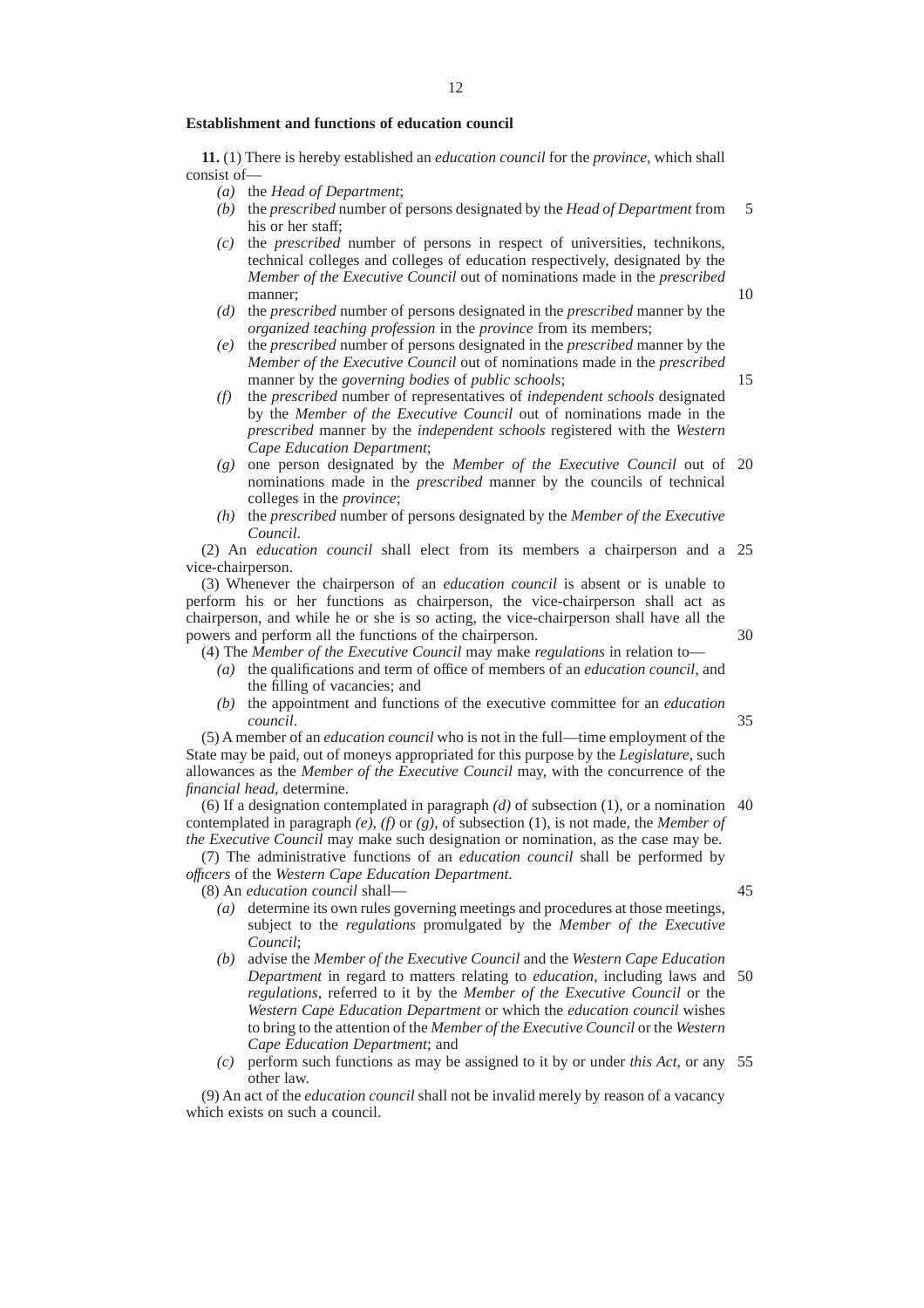## **CHAPTER 3**

## **PUBLIC SCHOOLS**

## **Establishment and maintenance of public schools**

|                                                                                              | <b>12.</b> (1) The <i>Member of the Executive Council</i> may, out of moneys appropriated for this<br>purpose by the Legislature, establish and maintain the following public schools, | 5  |  |  |
|----------------------------------------------------------------------------------------------|----------------------------------------------------------------------------------------------------------------------------------------------------------------------------------------|----|--|--|
| $namely$ —                                                                                   |                                                                                                                                                                                        |    |  |  |
| $\left( a\right)$                                                                            | pre-primary schools;                                                                                                                                                                   |    |  |  |
| (b)                                                                                          | primary schools;                                                                                                                                                                       |    |  |  |
| (c)                                                                                          | secondary schools;                                                                                                                                                                     |    |  |  |
| (d)                                                                                          | <i>intermediate schools;</i>                                                                                                                                                           | 10 |  |  |
| (e)                                                                                          | combined schools:                                                                                                                                                                      |    |  |  |
| (f)                                                                                          | schools for learners with special education needs; and                                                                                                                                 |    |  |  |
| (g)                                                                                          | any other type of <i>school</i> which he or she deems necessary for <i>education</i> .                                                                                                 |    |  |  |
|                                                                                              | (2) The following types of schools—                                                                                                                                                    |    |  |  |
| $\left( a\right)$                                                                            | a pre-primary school;                                                                                                                                                                  | 15 |  |  |
| (b)                                                                                          | a primary school;                                                                                                                                                                      |    |  |  |
| (c)                                                                                          | a secondary school, a high school, a vocational school, agricultural school and                                                                                                        |    |  |  |
|                                                                                              | a school where <i>education</i> is provided in any trade, technical, commercial,                                                                                                       |    |  |  |
|                                                                                              | agricultural, domestic science, homecraft or any other vocational direction;                                                                                                           |    |  |  |
| (d)                                                                                          | an intermediate school;                                                                                                                                                                | 20 |  |  |
|                                                                                              | a combined school:                                                                                                                                                                     |    |  |  |
| (e)                                                                                          |                                                                                                                                                                                        |    |  |  |
| (f)                                                                                          | a school for specialized education, special school, home, centres for mentally                                                                                                         |    |  |  |
|                                                                                              | severe handicapped learners and schools of skill;                                                                                                                                      |    |  |  |
| (g)                                                                                          | an industrial <i>school</i> ; or                                                                                                                                                       |    |  |  |
| (h)                                                                                          | a reform <i>school</i> ,                                                                                                                                                               | 25 |  |  |
|                                                                                              | established or erected in terms of a law repealed by <i>this Act</i> , or deemed to be established                                                                                     |    |  |  |
| or erected in terms of such a law, and which was controlled and managed by a                 |                                                                                                                                                                                        |    |  |  |
|                                                                                              | department referred to in such law immediately prior to the <i>fixed date</i> , shall with effect                                                                                      |    |  |  |
|                                                                                              | from that date be deemed to be—                                                                                                                                                        |    |  |  |
| (i)                                                                                          | a pre-primary school;                                                                                                                                                                  | 30 |  |  |
| (ii)                                                                                         | a primary school;                                                                                                                                                                      |    |  |  |
|                                                                                              | (iii) a secondary school;                                                                                                                                                              |    |  |  |
| (iv)                                                                                         | an <i>intermediate</i> school;                                                                                                                                                         |    |  |  |
|                                                                                              | $(v)$ a <i>combined school</i> ; or                                                                                                                                                    |    |  |  |
| (vi)                                                                                         | a school for learners with special education needs,                                                                                                                                    | 35 |  |  |
|                                                                                              | established under this section.                                                                                                                                                        |    |  |  |
|                                                                                              | (3) Transitional provisions                                                                                                                                                            |    |  |  |
|                                                                                              | (a) Any school which was established or was deemed to have been established                                                                                                            |    |  |  |
|                                                                                              | under any law governing school education in the <i>province</i> which existed                                                                                                          |    |  |  |
|                                                                                              | immediately prior to the commencement of this Act other than a private school                                                                                                          | 40 |  |  |
|                                                                                              | referred to in section 38, is deemed to be a public school;                                                                                                                            |    |  |  |
|                                                                                              | The assets and liabilities which vested in a <i>school</i> contemplated in subsection                                                                                                  |    |  |  |
| (b)                                                                                          |                                                                                                                                                                                        |    |  |  |
|                                                                                              | (2) immediately prior to the commencement of this Act, vest in the public                                                                                                              |    |  |  |
|                                                                                              | <i>school</i> concerned;                                                                                                                                                               |    |  |  |
| (c)                                                                                          | Funds and other movable assets used by, held for or on behalf of, a school 45                                                                                                          |    |  |  |
|                                                                                              | contemplated in subsection (3) $(a)$ which in law are the property of the State,                                                                                                       |    |  |  |
|                                                                                              | remain at the disposal of the <i>school</i> , and devolve on the <i>school</i> from the fixed                                                                                          |    |  |  |
|                                                                                              | date by notice in the Provincial Gazette; and                                                                                                                                          |    |  |  |
|                                                                                              | (d) The immovable property of a <i>school</i> contemplated in subsection $(3)$ $(a)$                                                                                                   |    |  |  |
|                                                                                              | devolves upon the State by a date determined by the National Minister by                                                                                                               | 50 |  |  |
|                                                                                              | notice in the Government Gazette in terms of section 55 of the South African                                                                                                           |    |  |  |
|                                                                                              | Schools Act, 1996 (Act 84 of 1996).                                                                                                                                                    |    |  |  |
|                                                                                              | (4) The <i>Member of the Executive Council</i> may, insofar as it is feasible and where                                                                                                |    |  |  |
|                                                                                              | reasonably practicable, provide <i>education</i> for <i>learners</i> with special education needs at                                                                                   |    |  |  |
| ordinary <i>public schools</i> and provide relevant educational support services for such 55 |                                                                                                                                                                                        |    |  |  |

- 40
- 45
- 50

reasonably practicable, provide *education* for *learners with special education needs* at ordinary *public schools* and provide relevant educational support services for such 55*learners*.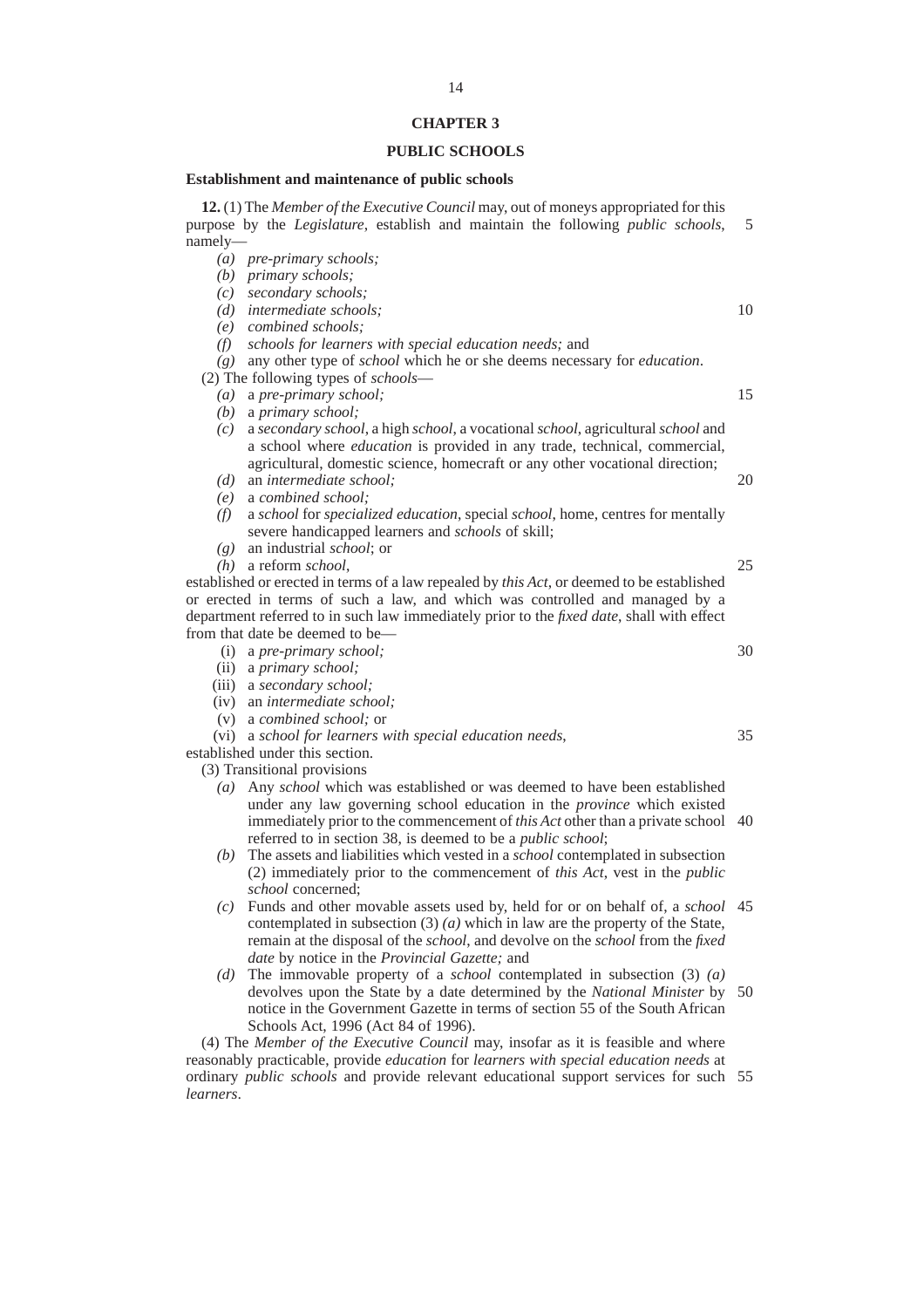#### **Governance and professional management of public schools**

**13.** (1) Subject to *this Act*, the governance of every *public school* is vested in its *governing body*.

(2) A *governing body* stands in a position of trust towards the *school*.

(3) Subject to *this Act* and any applicable provincial law, the professional management of a *public school* is vested in the *Head of Department*. 5

(4) The *Head of Department* must delegate such powers to the *principal* of a *public school* that are required for the effective professional management of such *public school*.

(5) A delegation contemplated in subsection (4), may be withdrawn on reasonable grounds.

#### **Public schools on private property**

**14.** (1) Subject to the *Constitution* and *this Act*, a *public school* may be provided on private property only in terms of an agreement between the *Member of the Executive Council* with the concurrence of the *financial head*, and the owner of the private property.

(2) An agreement contemplated in subsection (1), must be consistent with *this Act* and in particular must provide for—

- *(a)* the provisions of *education* and the performance of the normal functions of a *public school*;
- *(b)* governance of the *public school*, including the relationship between the 20 *governing body* of the *public school* and the owner;
- *(c)* access by all *learners*, *parents* of *learners*, *educators*, *members of staff* employed at such *public school* and *offıcials* of the *Western Cape Education Department* to the property on which the *public school* stands;
- *(d)* security of occupation and use of the property by the *public school*;
- *(e)* maintenance and improvement of the school buildings and the property and the supply of necessary services; and
- *(f)* protection of the owner's rights in respect of the property occupied, affected or used by the *public school*.

(3) The provisions of the Deeds Registries Act, 1937 (Act 47 of 1937), do not apply 30 to a real right, excluding ownership, acquired by the State, a *public school* or another party in terms of an agreement contemplated in this subsection.

(4) If an agreement contemplated in subsection (1), does not exist at the *fixed date* in respect of a *school* standing on private property and which is deemed to be a *public school* in terms of section 52(1) of the South African Schools Act, 1996 (Act 84 of 35 1996), the *Member of the Executive Council* must take reasonable measures to conclude such an agreement within six months of the *fixed date*.

(5) If the private property occupied by a *public school* contemplated in subsection (1) is owned by a religious organisation, such owner may require that the agreement in terms of subsection (1) must recognise in an appropriate manner with *this Act*, the 40 distinctive religious character of the *school*.

(6) The right contemplated in subsection (3) is enforceable against any successor in title to the owner of the immovable property in question.

(7) Despite subsection (3), a registrar of a deeds registry must endorse on the title deed of the affected property that the property is subject to an agreement contemplated 45 in this section, if the registrar receives—

- *(a)* an application for such endorsement by the owner of the property, or the *Member of the Executive Council* or any other holder of a right contemplated in subsection (3), together with the title deed of the property; and
- *(b)* affidavits by the owner of the property and the *Member of the Executive* 50 *Council*, stating that an agreement contemplated in this section has been concluded.

(8) Any transfer duty, stamp duty, fees or costs payable in respect of the registration of a right in terms of subsection (3), may be paid in full or in part from funds appropriated by the *Legislature* for that purpose, but the *public school* contemplated in 55subsection (1), is not responsible for such duties, fees or costs.

15

25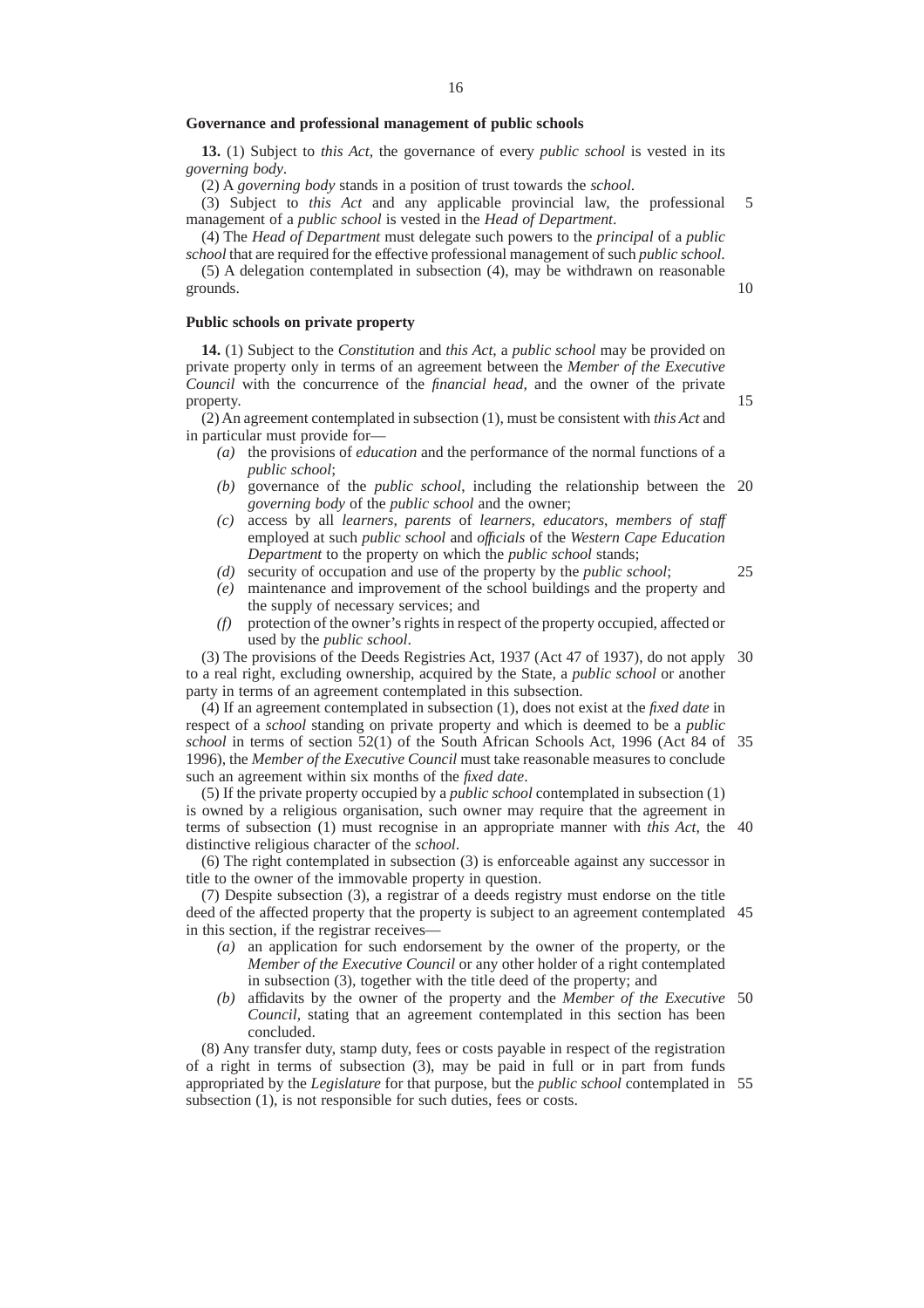#### **Status of public schools**

**15.** Every *public school* is a juristic person with legal capacity to perform its functions in terms of *this Act*.

#### **Public schools on State property**

**16.** (1) Immovable property owned by the State includes immovable property held in trust on behalf of a tribe by a trust created by statute. 5

(2) Subject to section  $20(1)/k$  of the South African Schools Act, 1996 (Act 84 of 1996), a *public school* which occupies immovable property owned by the State has the right, for the duration of the *school's* existence, to occupy and use the immovable property for the benefit of the *school* for educational purposes at or in connection with 10 the *school*.

(3) The right referred to in subsection (2), may only be restricted—

- *(a)* by the *Member of the Executive Council*; and
- *(b)* if the immovable property is not utilised by the *school* in the interest of *education*.

15

(4) The *Member of the Executive Council* may not act under subsection (3), unless he or she has—

- *(a)* informed the *governing body* of the *school* of his or her intention so to act and his or her reasons therefor;
- *(b)* granted the *governing body* of the *school* a reasonable opportunity to make 20 representations to him or her in relation to such action; and
- *(c)* duly considered any such representations received.

(5) The right contemplated in subsection (2), is enforceable against any successor in title to the owner of the immovable property in question.

(6) No immovable property owned by the State and occupied by a *public school* may 25 be alienated unless an agreement has been concluded between the *Member of the Executive Council*, with the concurrence of the *financial head*, and the prospective owner of the immovable property.

(7) The registrar of any deeds registry may not execute, attest to or register a transfer deed in respect of the immovable property in question unless the owner has provided the 30 registrar with proof of the agreement contemplated in subsection (6).

(8) The provisions of the Deeds Registries Act, 1937 (Act 47 of 1937), do not apply to the right contemplated in subsection (2).

#### **Expropriation**

**17.** Land and real rights in or over land for any purpose related to school education in 35 the *province* may be expropriated by the *Member of the Executive Council* in terms of section 58 of the South African Schools Act, 1996 (Act 84 of 1996).

#### **Closure of public schools**

**18.** The *Member of the Executive Council* may at any time close a public school or a part thereof in terms of section 33 of the South African Schools Act, 1996 (Act 84 of 40 1996).

### **Liability of the State**

**19.** (1) The State is liable for any damage or loss caused as a result of any act or omission in connection with any educational activity conducted by a *public school* and for which such *public school* would have been liable but for the provisions of this 45 section.

(2) The provisions of the State Liability Act, 1957 (Act 20 of 1957), apply to any claim under subsection (1).

## **Duty of schools to provide information**

**20.** (1) A *school* must make information available for inspection by any *authorized* 50*person*, insofar as such information is required for the exercise and protection of such person's rights.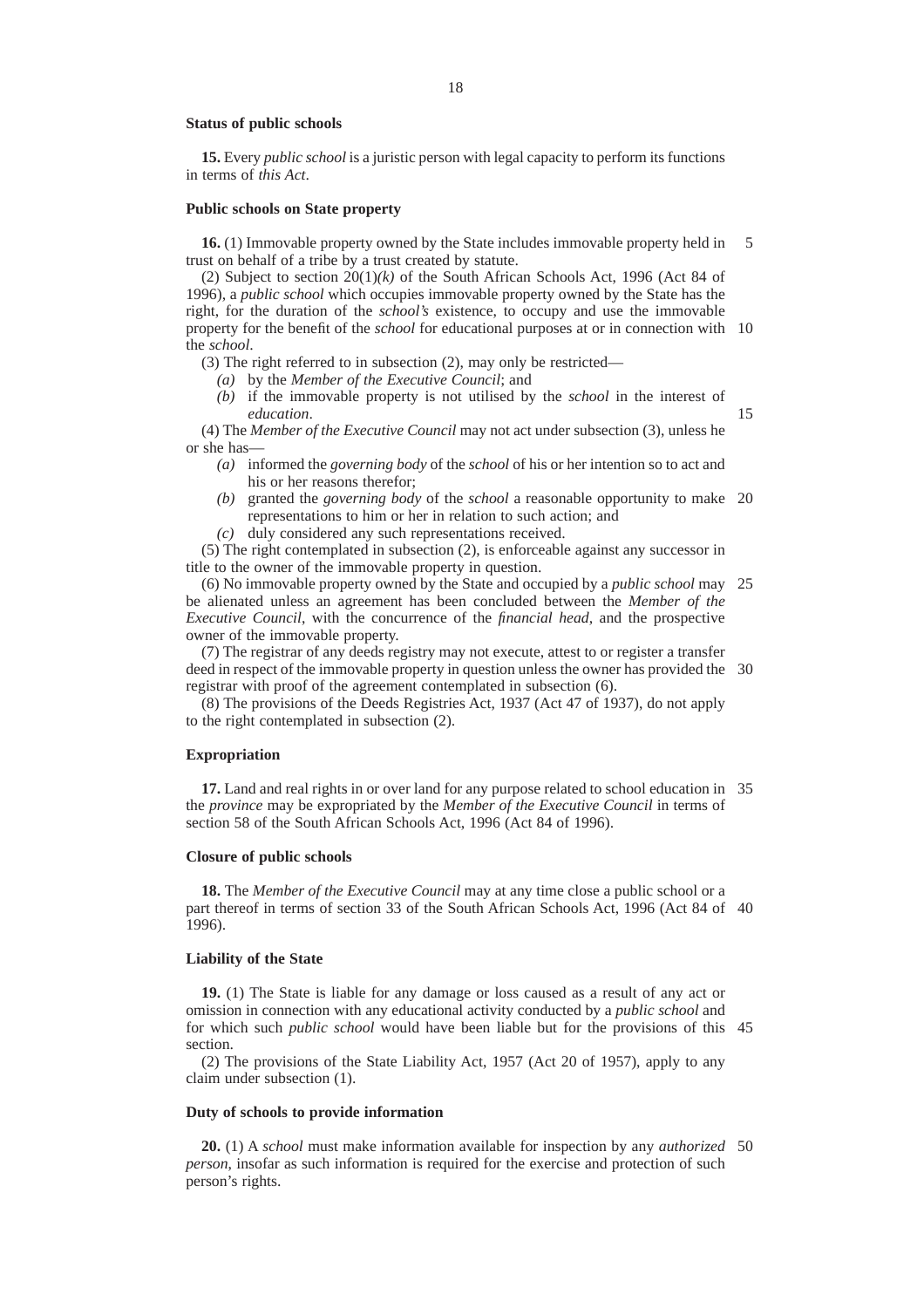(2) Every *school* must provide such information about the *school* as is reasonably required by the *Head of Department*.

#### **CHAPTER 4**

#### **GOVERNING BODIES**

#### **Establishment of governing bodies for public schools**

**21.** The *Member of the Executive Council*shall establish a *governing body* for a *public school* in the *prescribed* manner: Provided that, instead of establishing a *governing body* for each of two or more such *public schools*, one *governing body* may be established for such *public schools* by him or her, which *governing body* shall also govern the *hostel(s)* of the *public school(s)* concerned, as the case may be.

#### **Meetings of governing bodies**

**22.** (1) A governing body shall elect from its number in the *prescribed* manner, at least, a chairperson, treasurer and a secretary who shall each hold office for the *prescribed* period.

(2) In the absence of the chairperson from a meeting of a *governing body* the members 15 present shall elect any person from their number to preside at that meeting.

(3) The decision of one more than half of the number of members of a *governing body* present at a meeting of that *governing body*, constitutes a decision of that *governing body*, and in the event of an equality of votes, the person presiding at the meeting shall, in addition to his or her deliberative vote, have a casting vote.

(4) No decision taken by a *governing body* or action taken on the authority of a *governing body* shall be invalid merely by reason of the fact that a vacancy existed on that *governing body* or because a person who was not entitled to sit as a member of that *governing body* sat on that *governing body* as such a member, at the time when the decision was taken or the action was authorized, if the decision was taken or the action 25 was authorized by one more than the half of the members of the *governing body* who were then present and entitled to sit as members.

#### **Committees**

**23.** (1) A *governing body* may establish one or more committees which, subject to the instructions of that *governing body*, shall perform such functions as the *governing body* 30 determines.

(2) A committee of a *governing body* shall consist of one or more members of that *governing body* or one or more other persons who are not members of the *governing body*.

(3) One of the members of a *governing body* shall be designated by that *governing* 35 *body* as chairperson of the committee.

(4) A *governing body* shall not be divested of a function which in terms of this section has been assigned to a committee of that *governing body*.

(5) A governing body may at any time dissolve or recompose a committee contemplated in subsection (1). 40

#### **Regulations relating to governing bodies**

**24.** (1) The *Member of the Executive Council* may make *regulations* as to—

- *(a)* the composition and functions of *governing bodies*;
- *(b)* the qualifications for appointment, designation or election as, the terms of office of, and the vacation of their offices by, members of *governing bodies* 45 and the filling of casual vacancies in *governing bodies*;
- *(c)* the manner of election, functions of chairpersons, treasurers and secretaries of *governing bodies*;
- *(d)* the convening of, procedure and rules at, and quorum for, meetings of *governing bodies* and committees of *governing bodies* and the keeping of 50minutes of such meetings; and
- *(e)* the dissolution and recomposition of *governing bodies*.

(2) The *Member of the Executive Council* shall not make a *regulation* relating to

5

10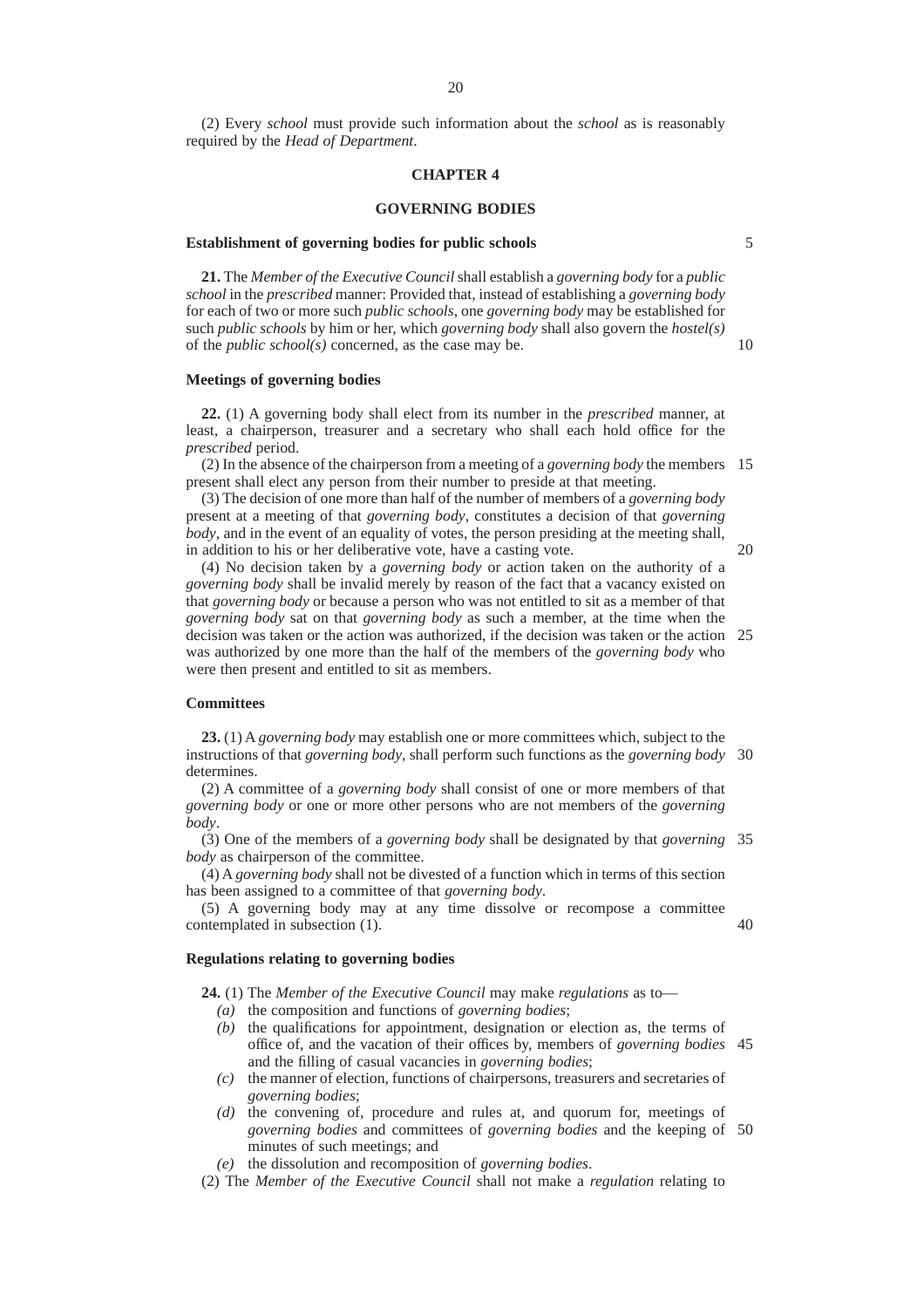monies or allowances payable to or by any person, or relating to the control of money and State goods, except with the concurrence of the *financial head*.

#### **Continuation of certain councils**

**25.** Subject to the provisions of section 54 of the South African Schools Act, 1996 (Act 84 of 1996), a management council, board of management, local or domestic council, committee, board or other body for the control and management of a *public school*, continues to exist. 5

#### **Remuneration of members of governing bodies and committees of governing bodies**

**26.** (1) No member of a *governing body* or committee of a *governing body* may be 10 remunerated in any way for the performance of his or her duties.

(2) Necessary expenses incurred by a member of a *governing body* or committee of a *governing body* in the performance of his or her duties as directed by such *governing body*, may be reimbursed by the *governing body*.

#### **CHAPTER 5**

#### **INDEPENDENT SCHOOLS**

#### **Establishment of independent schools**

**27.** (1) No person may establish, conduct or maintain an *independent school* unless it is registered by the *Head of Department*.

(2) Subject to *this Act* and any applicable legislation, any person may, at his or her 20 own cost, establish and maintain an *independent school*.

#### **Application for registration**

**28.** (1) The *Member of the Executive Council* must, by notice in the *Provincial Gazette*, determine the grounds on which the registration of an *independent school* may be granted or withdrawn by the *Head of Department*.

25

15

(2) Any person intending to establish, conduct or maintain an *independent school* shall apply to the *Head of Department* in writing for the registration of that *independent school*.

(3) An applicant for the registration of an *independent school* shall furnish such additional particulars in connection with his or her application as the *Head of* 30 *Department* may require.

#### **Consideration of applications for registration of independent schools**

**29.** (1) Subject to the provisions of section 46 of the South African Schools Act, 1996 (Act 84 of 1996), the *Head of Department* may grant an application referred to in section 28, if he or she is of the opinion that the *prescribed* requirements have been complied 35 with.

(2) If the *Head of Department* refuses an application referred to in section 28, he or she shall notify the applicant in writing of such refusal and the reasons therefor.

#### **Registration of independent schools**

**30.** (1) If the *Head of Department* grants an application referred to in section 28, he 40 or she shall register the *independent school* in question and issue to the applicant a registration certificate in such form as he or she may determine.

(2) The registration of an *independent school* shall be subject to the *prescribed* conditions.

(3) An *independent school* registered in terms of a law repealed by *this Act* and which 45 existed immediately prior to the *fixed date*, shall from that date be deemed to be an *independent school* registered in terms of *this Act*.

(4) The owner of an *independent school* may manage such *independent school* himself or herself or he or she may appoint or authorise any person to manage the *independent school* on his or her behalf, subject to the provisions of *this Act*.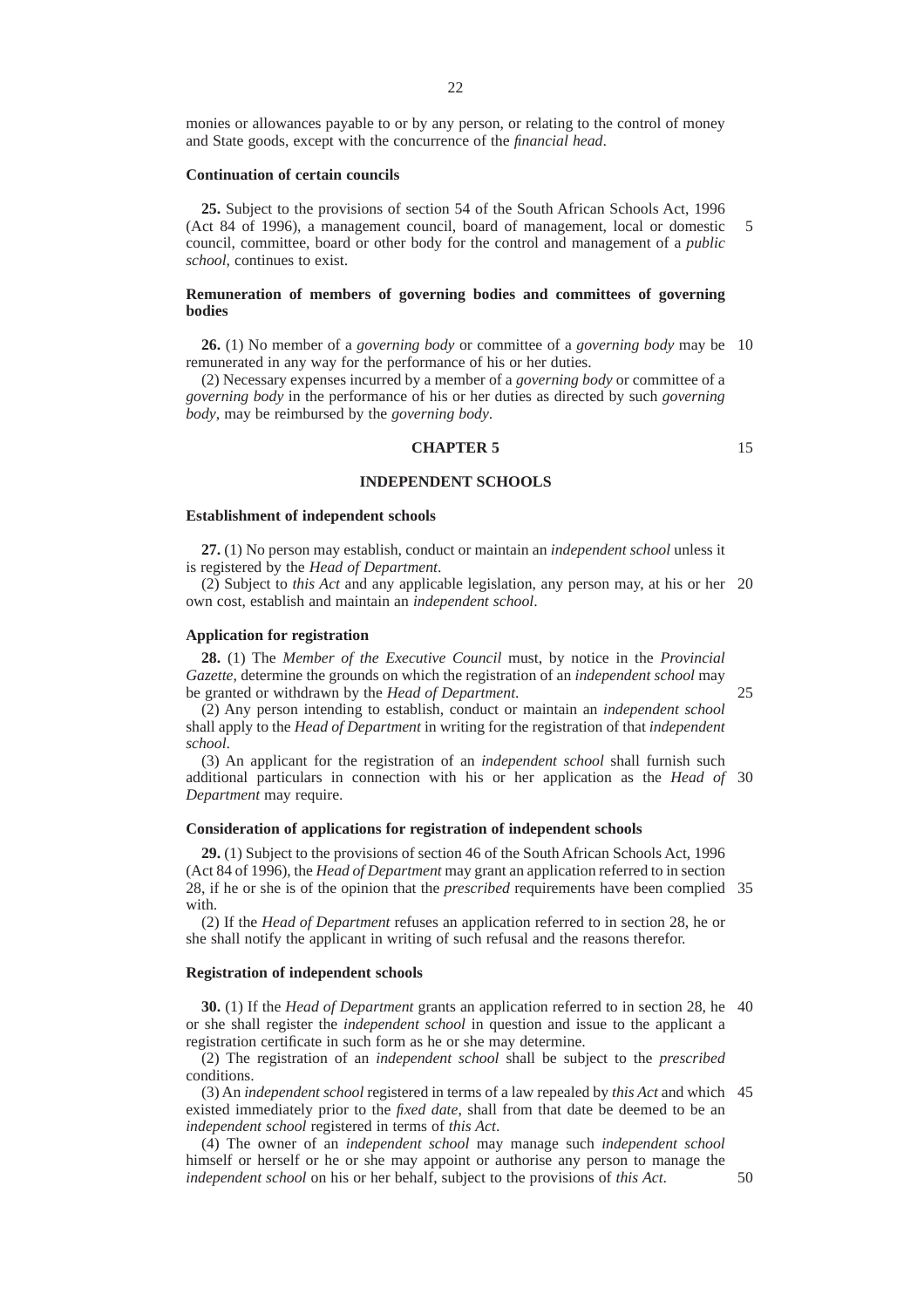#### **Subsidies to registered independent schools**

**31.** Subject to the provisions of section 48 of the South African Schools Act, 1996 (Act 84 of 1996), the granting of subsidies to registered *independent schools* shall be dealt with as *prescribed* by the *Member of the Executive Council*, with the concurrence of the *financial head*.

**Withdrawal of registration**

**32.** The registration of an *independent school*shall be withdrawn under the *prescribed* circumstances.

#### **Appeal against refusal or withdrawal of registration**

**33.** (1) A person who feels aggrieved by the refusal by the *Head of Department* of an 10 application contemplated in section 28, or the withdrawal of registration in terms of section 32, may, within 30 days after receiving notice of such refusal or withdrawal, appeal to the *Member of the Executive Council* in writing, setting out the grounds of appeal, against the refusal or withdrawal.

(2) The *Member of the Executive Council* shall consider an appeal referred to in 15 subsection (1), and may confirm or set aside the decision of the *Head of Department.*

#### **Declaration of independent schools as public schools**

**34.** (1) The *Member of the Executive Council* may enter into an agreement with the owner of an *independent school* in terms of which such an *independent school* may be declared to be a *public school*.

20

(2) No agreement shall be entered into under subsection (1), except with the concurrence of the *financial head*.

(3) If an agreement has been entered into under subsection (1), the *Member of the Executive Council* must by notice in the *Provincial Gazette* declare the *independent school* to be a *public school* with effect from a date mentioned in the notice.

25

#### **Consequences of declaration as public school**

**35.** (1) As from the date mentioned in the notice contemplated in section 34(3)—

- *(a)* the *independent school* concerned shall be deemed to be a *public school* established under section 12;
- *(b)* there shall no longer vest in the previous owner any rights or functions in 30 respect of the *school* concerned;
- *(c)* the rights obtained and obligations incurred by the owner concerned, for the purposes of or in connection with the *school* concerned, shall vest in the State; and
- *(d)* the ownership and control of movable and immovable property which 35 immediately prior to that date vested in the owner concerned, and which relates to the *school* concerned, shall vest in the *public school* in question, unless otherwise agreed upon in terms of section 34(1).

(2) Immovable property vested in the *public school* in question in terms of subsection (1) *(d)*, shall be transferred to the *public school* in question without payment of transfer 40 duty, stamp duty or any other moneys or costs, but subject to any existing right, encumbrance, duty or trust on or over that property.

(3) The registrar of deeds in whose office the immovable property referred to in subsection (2) is registered, shall, on submission to him or her of the title deed concerned, make such endorsements on that title deed and such entries in his or her 45 register as may be required to register the transfer concerned.

(4) The declaration of an *independent school* as a *public school* shall not affect anything legally done by the owner concerned prior to such declaration.

#### **Registration of learners for education at home**

**36.** The requirements and conditions for the registration of a *learner* for *education at* 50*home* shall be as *prescribed*.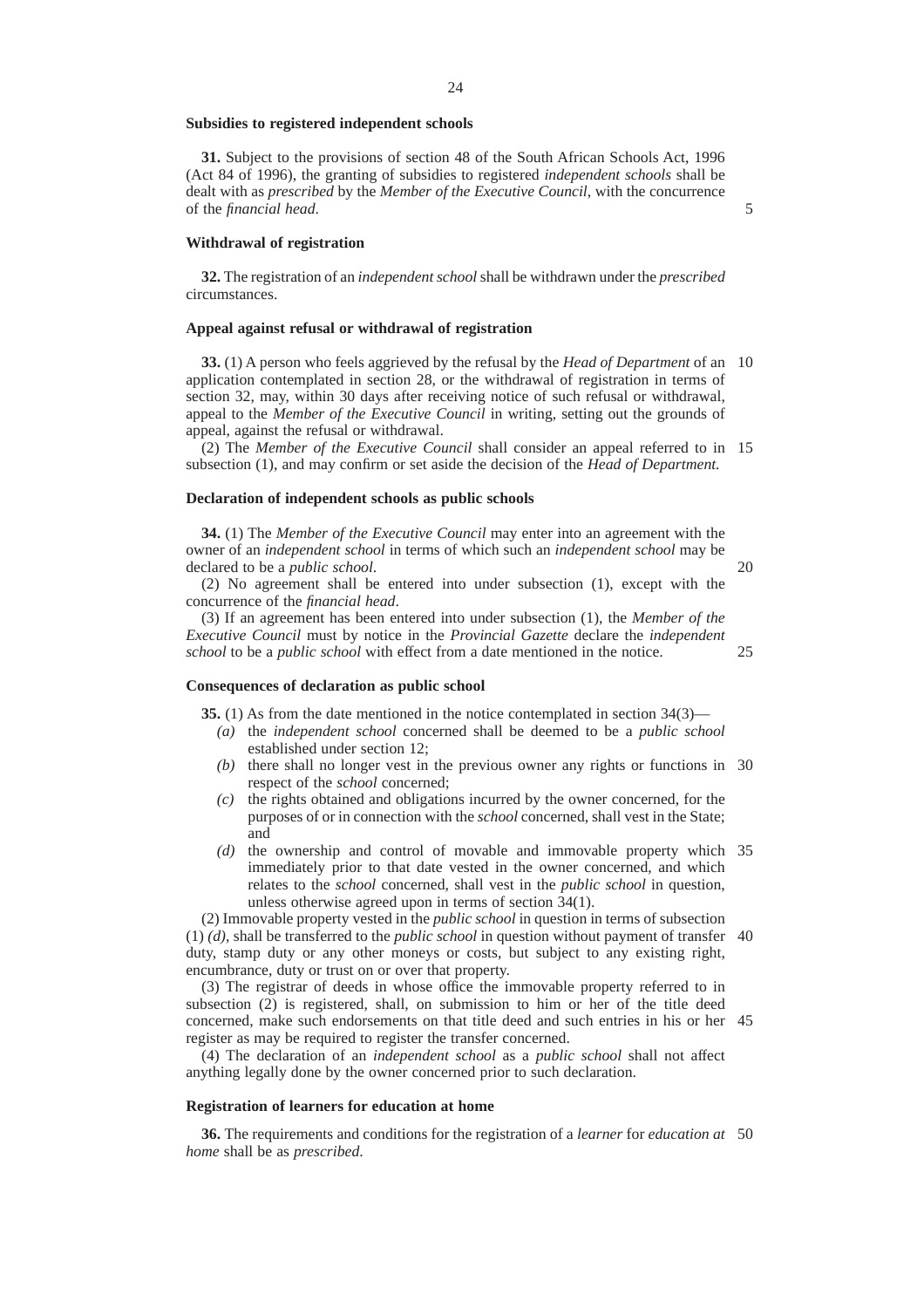#### **Regulations relating to independent schools**

**37.** (1) The *Member of the Executive Council* may make *regulations* as to—

- *(a)* the admission of *learners* of an *independent school* to examinations conducted by or under the supervision of the *Western Cape Education Department*;
- *(b)* the keeping of registers and other documents by a registered *independent school*;
- *(c)* the manner in which any subsidy, if the application therefor has been granted, shall be payable to a registered *independent school*;
- *(d)* the lapse or withdrawal of the registration of an *independent school*; and 10
- *(e)* any matter relating to *independent schools* which shall or may be *prescribed* by him or her.

(2) Different *regulations* may be made under subsection (1) in respect of different *independent schools*.

(3) The *Member of the Executive Council* shall not make a *regulation* relating to 15 moneys and allowances payable to or by any person, or relating to the control of money and State goods, except with the concurrence of the *financial head*.

#### **Continued existence of private schools**

**38.** A private school which was registered or deemed to have been registered under the provisions of a law governing school education in the *province*, and which existed 20 immediately prior to the *fixed dated*, shall be deemed to be an *independent school* registered in terms of section 30 of *this Act*.

#### **CHAPTER 6**

#### **LEARNERS**

#### **Identification, admission, placement, referral, transfer, discharge and exemption** 25 **of learners with special education needs**

**39.** (1) The *Head of Department* shall, in the process of identification, admission, placement, referral, transfer, discharge and exemption of a *learner with special education needs* from *compulsory school attendance*, take into consideration the rights and wishes of the *parent* of such *learner*.

(2) The *Head of Department* must inform the *parent* of a *learner* referred to in subsection (1) in writing of each of the actions contemplated in subsection (1).

(3) If the *parent* referred to in subsections (1) and (2), is aggrieved by any of the actions contemplated in subsections (1) and/or (2), such *parent* may, within 30 days from the date of receipt of the written reports on any of these actions, appeal to the 35 *Member of the Executive Council* against the findings.

(4) The *Member of the Executive Council* shall consider an appeal contemplated in subsection (3), and may confirm or set aside the findings of the *Head of Department*.

#### **Additional powers of children's court in relation to learners with special education needs**

**40.** (1) A children's court may, in the case of a child in respect of whom it has made an order in terms of section 15(1) of the Child Care Act, 1983 (Act 74 of 1983), direct that the case be referred to the *Head of Department* in order to determine whether the *learner* is a *learner with special education needs*.

(2) If the *Head of Department* finds that a *learner* referred to him or her under 45 subsection (1), is a *learner with special education needs*, the *Head of Department* may approve that the *learner* be admitted to a class, unit or *school* for *learners with special education needs* for the periods during which *specialized education* is provided thereat.

#### **Admission to public schools**

**41.** Subject to the provisions of the Child Care Act, 1983 (Act 74 of 1983), and section 505 of the South African Schools Act, 1996 (Act 84 of 1996), the admission policy of a *public school* shall be determined by the *governing body* of such *public school*.

30

5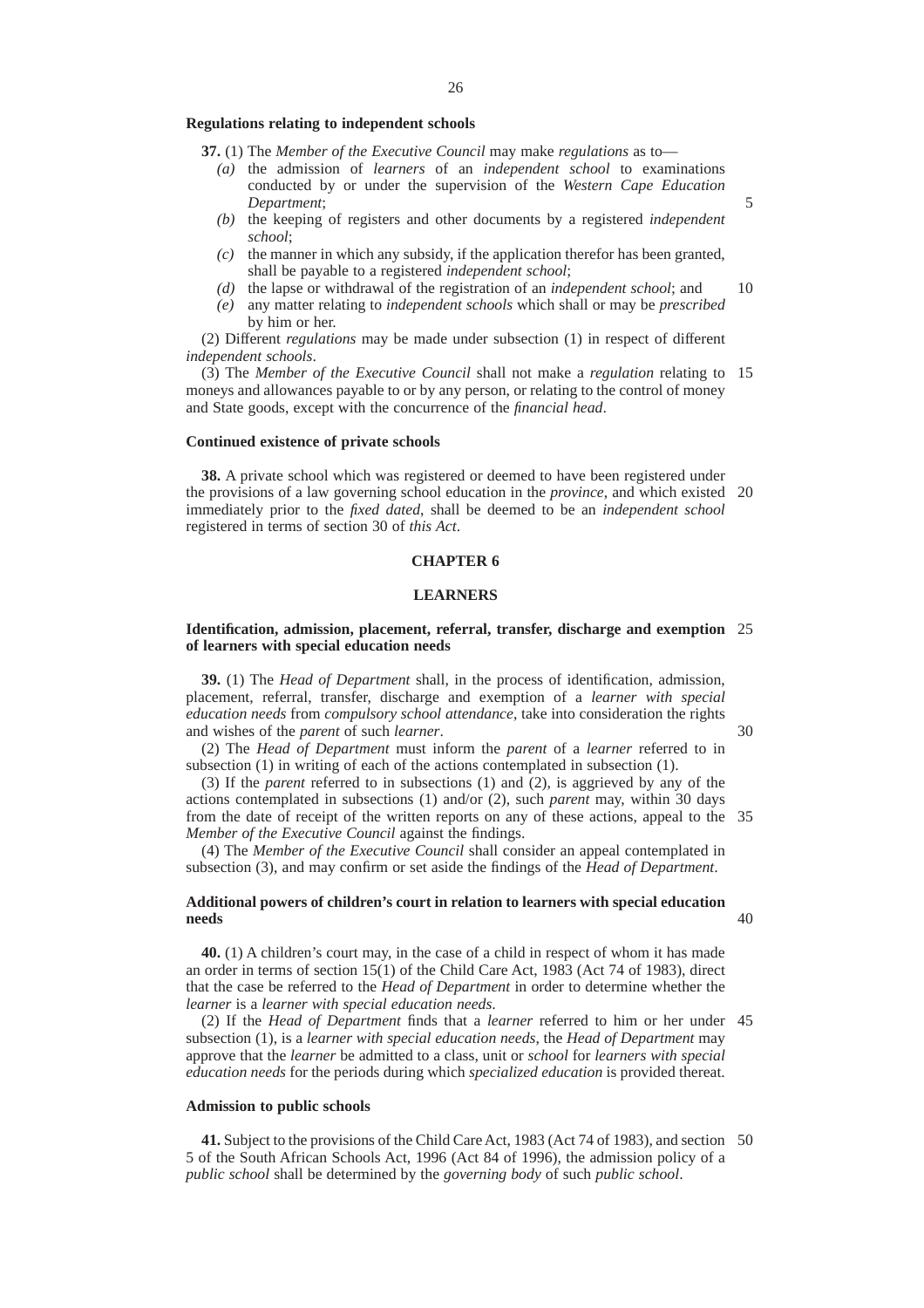#### **Compulsory school attendance**

**42.** The *Member of the Executive Council* shall introduce *compulsory school attendance* in accordance with the provisions of section 3 of the South African Schools Act, 1996 (Act 84 of 1996).

#### **Exemption from compulsory school attendance**

**43.** (1) The *Head of Department* may, on receipt of a written application, either entirely or for such period and on such conditions as he or she may determine, exempt a *learner* in writing from *compulsory school attendance* introduced under section 42.

(2) The *Head of Department* must maintain a register of all *learners* exempted from *compulsory school attendance*.

#### **Language policy and religious observances at public schools**

**44.** Subject to the provisions of sections 6 and 7 of the South African Schools Act, 1996 (Act 84 of 1996), the language policy and the religious observances at a *public school* shall be determined by its *governing body*: Provided that in the case of a *public school* for *learners with special education needs*, the *governing body* shall determine the 15 language policy in consultation with the *Head of Department*.

#### **Code of conduct, suspension and expulsion at public schools**

**45.** (1) The *governing body* of a *public school* must adopt a code of conduct for *learners* in terms of section 8 of the South African Schools Act, 1996 (Act 84 of 1996).

(2) Subject to the provisions of section 9 of the South African Schools Act, 1996 (Act 20 84 of 1996), the *Member of the Executive Council* must make *regulations* regarding the suspension and expulsion of *learners* from a *public school*.

#### **Corporal punishment**

**46.** No person shall administer corporal punishment to a *learner* at a *school*.

#### **Exclusions of provisions of Compensation for Occupational Injuries and Diseases** 25 **Act, 1993**

**47.** No *learner* at a *public school* shall for the purposes of the provisions of the Compensation for Occupational Injuries and Diseases Act, 1993, be deemed to be a workman or other person entitled to payment of compensation or any other benefit under the said Act.

#### **Representative council of learners**

**48.** The establishment of a *representative council of learners* at *public schools*shall be as *prescribed*.

#### **CHAPTER 7**

#### **MISCELLANEOUS**

35

30

### **School and boarding fees at public schools**

**49.** (1) Subject to the provisions of sections 39 and 40 of the South African Schools Act, 1996 (Act 84 of 1996), the *parent* of a *learner* admitted to a *public school* shall pay such *school* fees (if any) as the *governing body* may determine.

(2) The *parent* of a *learner* to whom boarding is provided by the *Western Cape* 40 *Education Department*, shall pay such boarding fees as the *governing body* determines.

(3) The *governing body* may exempt any *learner* or category of *learners* in whole or in part from the payment of the fees contemplated in subsection (2).

(4) The *Member of the Executive Council* may, out of moneys appropriated for this purpose by the *Legislature*, provide, on such basis and subject to such conditions as he 45or she may determine, with the concurrence of the *financial head*, financial or other

5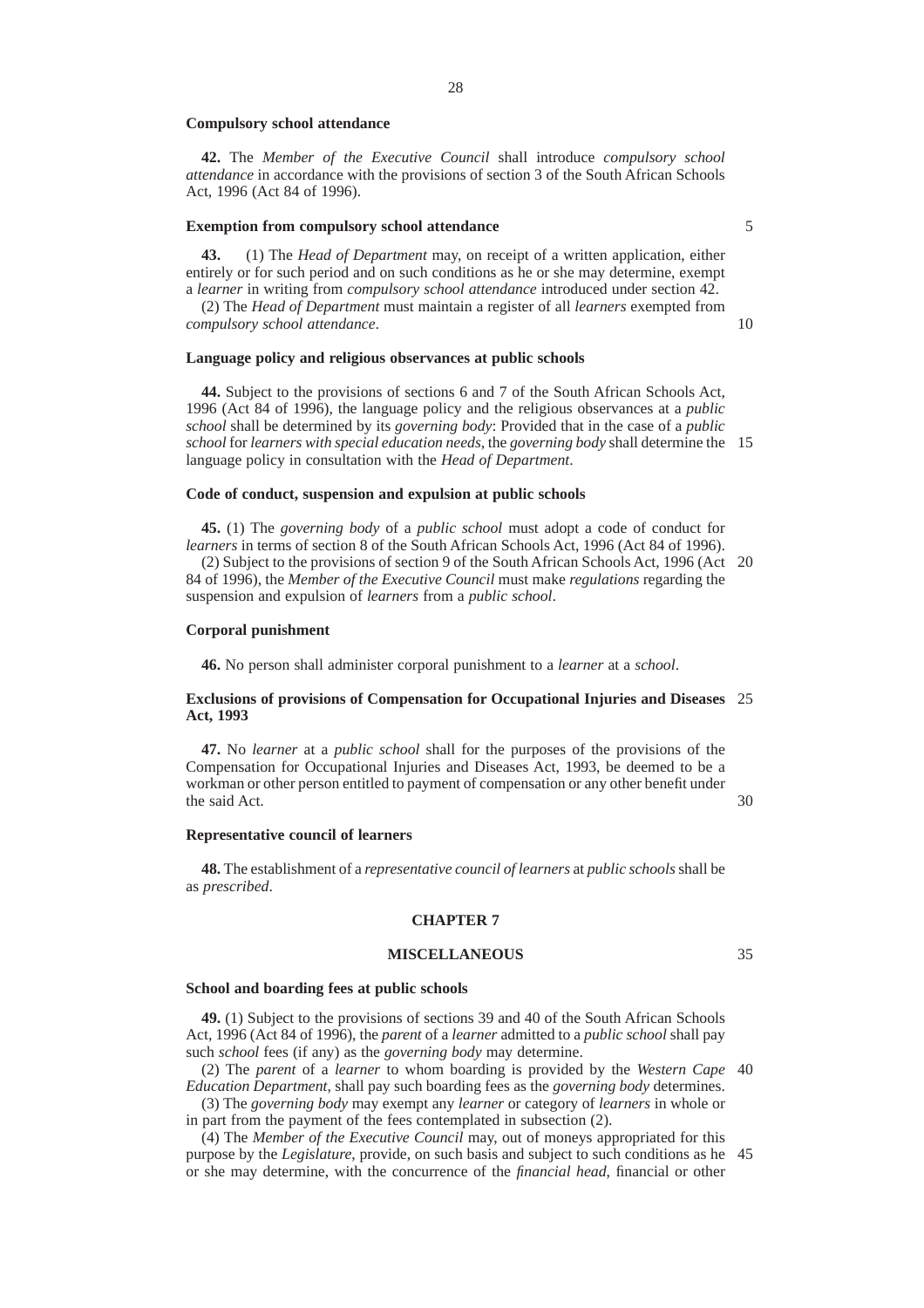material aid or financial as well as other material aid to needy *learners* admitted to a *public school* in order to allow such *learners* equal access to such *public school*.

#### **School funds and assets of public schools**

**50.** Subject to the provisions of section 37 of the South African Schools Act, 1996 (Act 84 of 1996), the *governing body* of a *public school* shall deal with the school funds and assets of a *public school* in accordance with directions issued by the *Head of Department*, with the concurrence of the *financial head*. 5

#### **Annual budget of public school**

**51.** Subject to the provisions of section 38 of the South African Schools Act, 1996 (Act 84 of 1996), the *governing body* of a *public school*shall deal with the annual budget 10 of a *public school* in accordance with the guidelines determined by the *Member of the Executive Council*, with the concurrence of the *financial head*.

#### **Financial records and statements of public schools**

**52.** Subject to the provisions of section 42 of the South African Schools Act, 1996 (Act 84 of 1996), the *governing body* of a *public school* shall deal with the financial 15 records and statements of a *public school* in accordance with the guidelines determined by the *Member of the Executive Council*, with the concurrence of the *financial head*.

#### **Audit or examination of financial records and statements**

**53.** Audit or examination of financial records and statements of *public schools* shall be dealt with by the *governing body* in accordance with the provisions of section 43 of 20 the South African Schools Act, 1996 (Act 84 of 1996).

#### **Financial year of public school**

**54.** The financial year of a *public school* commences on the first day of January and ends on the last day of December of each year.

#### **Unauthorized persons may not visit a public school or enter the school premises** 25

**55.** (1) The following persons shall have reasonable access to the premises of a *public school* or any *hostel* attached to such *public school*—

- *(a)* a *learner* or *member of staff* of the *school* concerned;
- *(b)* the *Member of the Executive Council*, the *Head of Department* or an *offıcer* authorized in terms of section 9;
- *(c)* a member of the *governing body* of the *school* concerned who acts with the written approval of the chairperson of such body;
- *(d)* a *parent* who in relation to the *education* of his or her child as a *learner*, or for the purpose of attending a school meeting, concert or any other event of the *school* in which his or her child as a *learner* has an interest;
- *(e)* a visitor from some other *school* for the purposes of participating in school sports or other school activities;
- *(f)* members of the community who attend a particular school activity at the invitation of the *principal*, or such educational programme as the *Head of Department* may approve;
- *(g)* a person(s) or instance(s) granted approval by the *principal* of the *school* concerned, to visit the *school* or *hostel* attached to the *school*;
- *(h)* the owner of the property occupied by the *school*, or his or her nominee; or
- *(i)* a person or persons from organised teachers organisations who, for purposes of meeting with *educators*, have been granted approval by the *principal*.

(2) Visits to *public schools* or any *hostel* attached to such *public schools*, by persons from outside with the intention to subject *learners* to physical, psychometric and

40

35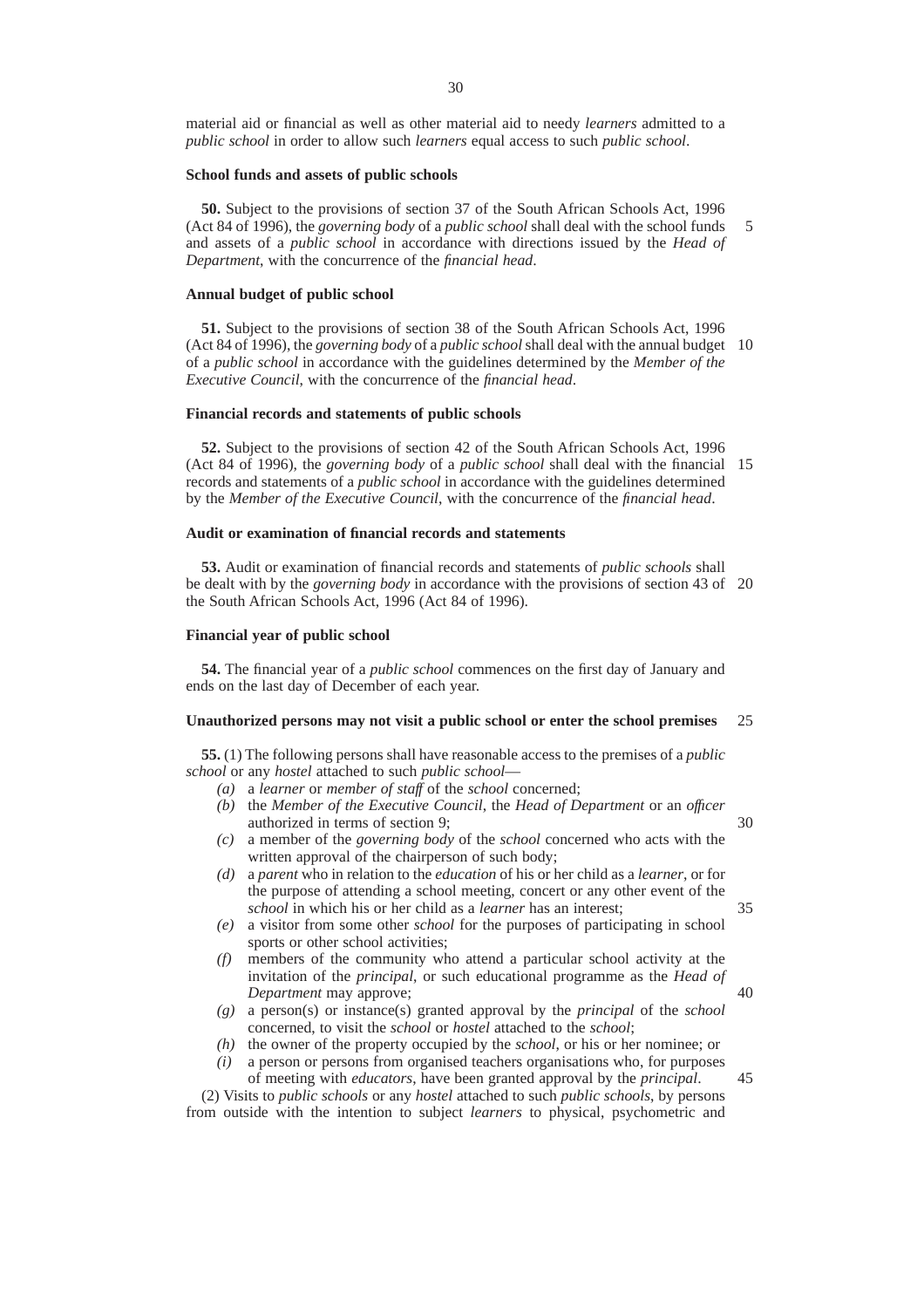scholastic examinations or to obtain confidential information on *learners* or their families, can only proceed with the prior written approval of the *Head of Department*.

#### **Offences relating to independent schools**

**56.** Any person who contravenes a prohibition contained in section 27(1), shall be guilty of an offence.

#### **Offences relating to compulsory school attendance**

**57.** (1) If the *parent* of a *learner* who is subject to *compulsory school attendance* without sufficient cause and after a written warning from the *Head of Department* fails to send the *learner* to *school* regularly, that *parent* shall be guilty of an offence.

- (2) Any person who—
	- *(a)* during the normal school hours—
		- (i) makes use of the services of a *learner* who is subject to *compulsory school attendance* for any work, whether for reward or otherwise;
		- (ii) without sufficient cause, prevents or discourages such a *learner* from attending *school*; or
		- (iii) harbours or conceals such a *learner*; or
	- *(b)* removes a *learner* who attends a class, unit or *school for learners with special education needs* and who is not exempted under *this Act* from such attendance, from such a *school*,

shall be guilty of an offence.

#### **Offences relating to functions of particular persons**

**58.** Any person who—

- *(a)* hinders or obstructs a person authorized in terms of section 9, or a *school attendance offıcer*, in the performance of his or her duties in terms of *this Act*;
- *(b)* refuses or fails to comply with a directive given or a request made by a person 25 referred to in paragraph *(a)* in the performance of his or her duties in terms of *this Act*;
- *(c)* refuses or fails to answer to the best of his or her ability a question put to him or her by a person referred to in paragraph *(a)* in the performance of his or her duties in terms of *this Act*;
- *(d)* deliberately furnishes false or misleading information to a person referred to in paragraph *(a)*; or

*(e)* hinders or obstructs any *educator* in the performance of his or her duties, shall be guilty of an offence.

#### **Offences relating to unauthorized persons on school premises**

**59.** Any person who contravenes the provision contained in section 55(2), shall be guilty of an offence.

#### **Penalties**

**60.** (1) Any person convicted of an offence in terms of *this Act*, shall be liable upon conviction—

- *(a)* in the case of an offence referred to in section 56, to a fine or to imprisonment for a period of three months;
- *(b)* in the case of an offence referred to in sections 57(1), 57(2) *(a)*, 57(2) *(b)*, 58 and 59, to a fine or to imprisonment for a period not exceeding six months.

(2) A rule made under section  $7(1)$  (g) may, for a contravention thereof or a failure to 45 comply therewith, prescribe a penalty not exceeding a fine of R4 000 and/or imprisonment for a period not exceeding 2 years.

35

40

30

10

5

15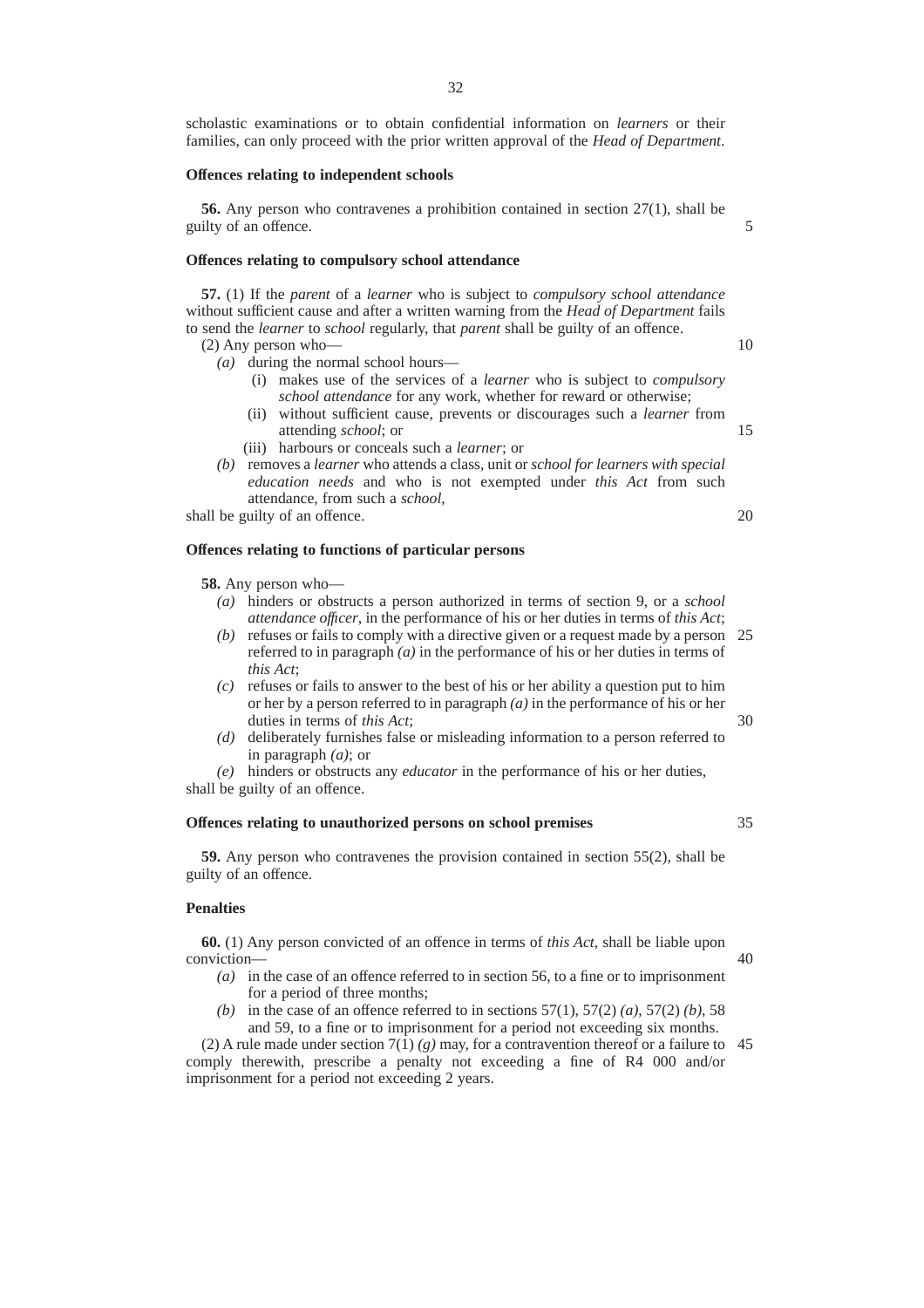(3) Any person who contravenes section 46 of *this Act*, shall be guilty of an offence and liable on conviction to a sentence which could be imposed for assault.

#### **Delegation of powers**

**61.** (1) The *Member of the Executive Council* may, subject to such conditions as he or she may determine, delegate any power conferred upon him or her by or under *this Act* to the *Head of Department* or an *offıcer*, except the power to publish a notice and the power to decide any appeal lodged with him or her in terms of *this Act*. 5

(2) The *Head of Department* may, subject to such conditions as he or she may determine, delegate to an *offıcer* any of his or her powers under *this Act* or delegated to him or her in terms of subsection (1).

10

40

(3) A delegation under subsection (1) or (2) does not prevent the *Member of the Executive Council* or *Head of Department*, as the case may be, from exercising such power.

#### **Indemnity against loss or damage**

**62.** A *school attendance offıcer* contemplated in section 10, shall not be liable for any 15 loss or damage caused by or arising from any reasonable action taken by him or her under *this Act* : Provided that such a *school attendance offıcer* acts within the scope of his or her duties.

#### **Regulations**

**63.** (1) The *Member of the Executive Council* may make *regulations* which are not 20 inconsistent with any law, as to—

- *(a)* the management and control of *hostels* and *public schools* and the control over the immovable property and equipment of the *Western Cape Education Department*;
- *(b)* (i) the receipt and use of funds or other goods by *public schools* and *hostels* 25 attached to such *public schools,* and the books, records and statements to be kept in connection therewith by the bodies or persons mentioned in the *regulations*; and
	- (ii) the manner in which such books, records and statements are to be kept, the auditing thereof and the returns and reports to be submitted in 30 connection therewith;
- *(c)* the duties of *school attendance offıcers*;
- *(d)* any matter which shall or may be *prescribed* by *regulation* under *this Act* ; and
- *(e)* in general any matter which the *Member of the Executive Council* may deem necessary or expedient to *prescribe* in order to achieve the objects of *this Act*, 35 and the generality of this paragraph shall not be limited by the preceding paragraphs.

(2) The *Member of the Executive Council* shall not make a *regulation* relating to moneys or allowances payable to or by any person, or relating to the control of money and State goods, except with the concurrence of the *financial head.*

(3) A *regulation* made under subsection (1) may, for a contravention thereof or a failure to comply therewith, *prescribe* a penalty or imprisonment for a period not exceeding one year.

#### **Repeal of laws and savings**

**64.** (1) Subject to the provisions of subsection (2), the laws mentioned in the first 45 column of the Schedule are hereby repealed to the extent indicated in the third column of that Schedule.

(2) Anything which was done or deemed to have been done in terms of a provision of a law repealed by subsection (1), and which may or shall be done in terms of *this Act*, shall be deemed to have been done in terms of the corresponding provision of *this Act*. 50

(3) All laws, *regulations*, notices and directives made or issued under any law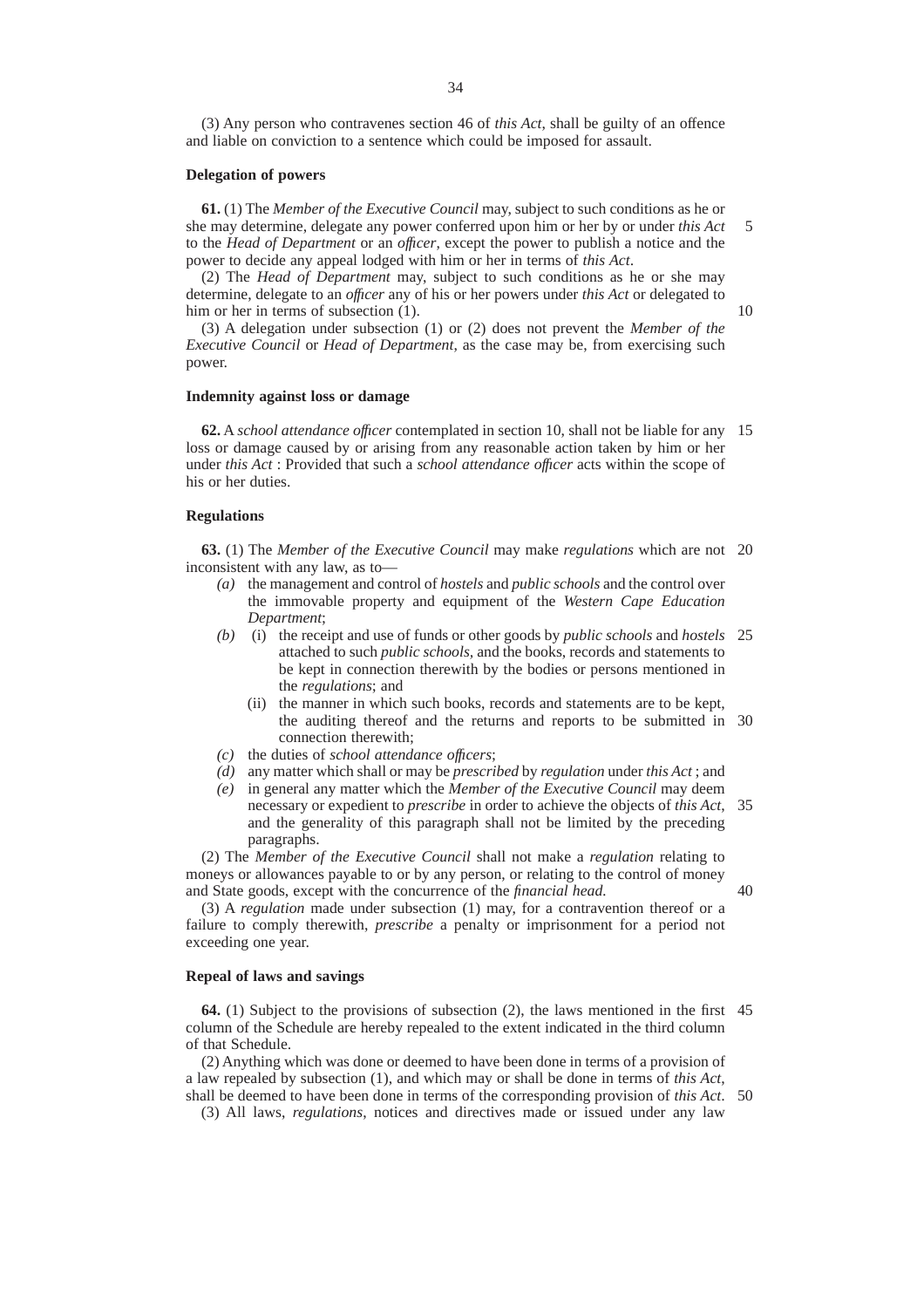repealed by *this Act*, and which were in force immediately prior to the *fixed date* shall, notwithstanding such repeal, remain in force except insofar as they are incompatible with or in conflict with *this Act*, or until repealed, withdrawn or amended by the *Member of the Executive Council* by *regulation*, notice or directive, in terms of *this Act*.

#### **Short title and commencement**

**65.** *This Act* shall be called the Western Cape Provincial School Education Act, 1997, and shall come into operation on a date fixed by the *Premier* by proclamation in the *Provincial Gazette*.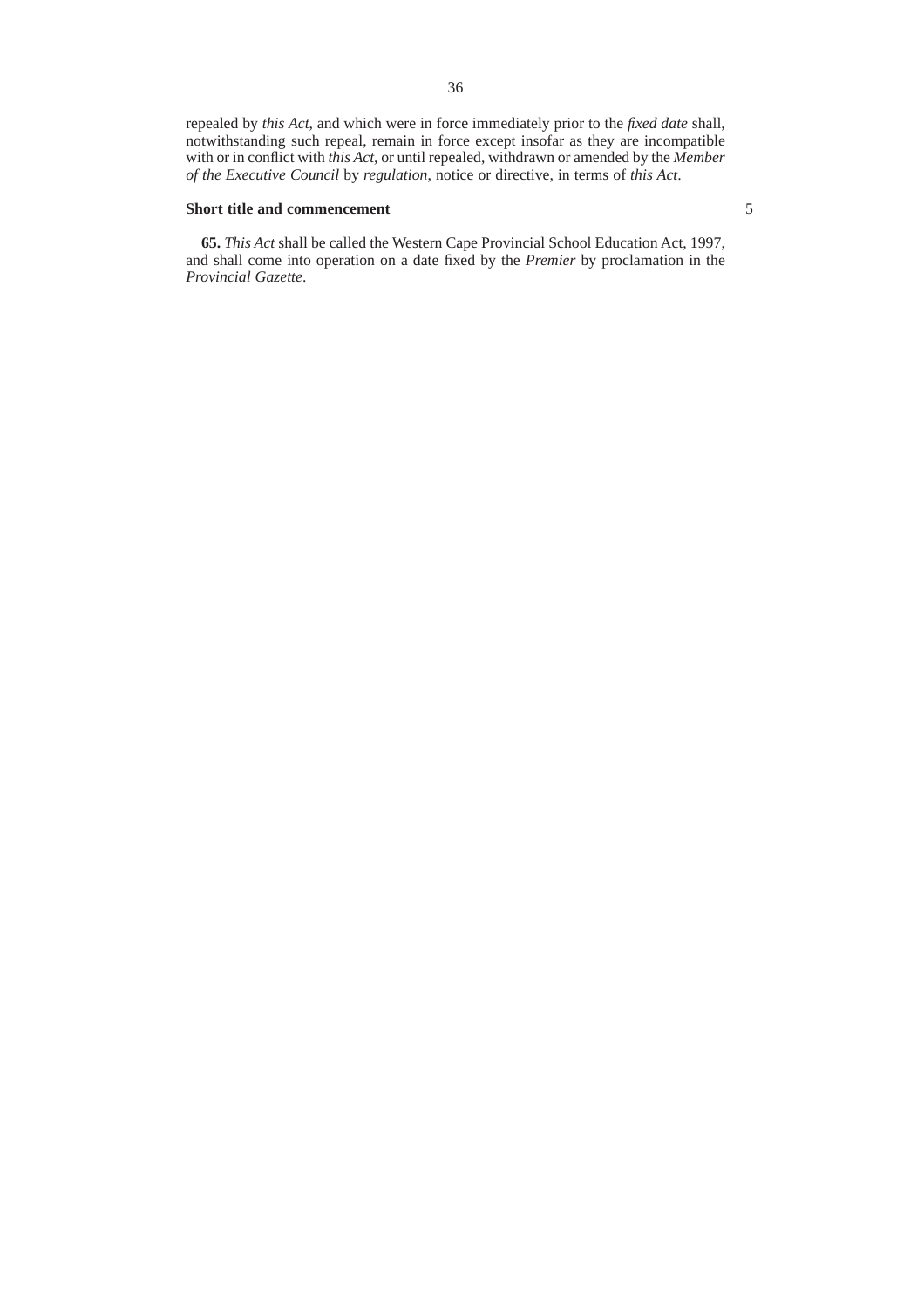## **SCHEDULE**

## LAWS REPEALED

| No. and year of Act                      | Title                                                                                                                                                           | <b>Extent of repeal</b>                                                                                                                                        |
|------------------------------------------|-----------------------------------------------------------------------------------------------------------------------------------------------------------------|----------------------------------------------------------------------------------------------------------------------------------------------------------------|
| Act No. 47 of 1963                       | Coloured Persons Education Act,<br>1963                                                                                                                         | The whole, excluding sections 1A, 8<br>to 20, 26, 28 to 31 and where the Act<br>relates to colleges of education                                               |
| Act No. 61 of 1965                       | Indians Education Act, 1965                                                                                                                                     | The whole, excluding sections 1B,<br>3B, 8 to 20, 26, 28, 29, 31, 33(1) (g)<br>and where the act relates to colleges of<br>education and technical colleges    |
| Act No. 60 of 1967                       | Indians Education Amendment Act,<br>1967                                                                                                                        | The whole                                                                                                                                                      |
| Act No. 76 of 1967                       | Coloured Persons Education Amend-<br>ment Act, 1967                                                                                                             | The whole                                                                                                                                                      |
| Act No. 92 of 1970                       | General Law Further Amendment<br>Act, 1970                                                                                                                      | Section 13                                                                                                                                                     |
| Act No. 53 of 1973                       | Coloured Persons Education Amend-<br>ment Act, 1973                                                                                                             | The whole                                                                                                                                                      |
| Act No. 62 of 1973<br>Act No. 94 of 1974 | General Law Amendment Act, 1973<br>Second General Law Amendment<br>Act, 1974                                                                                    | Section 31<br>Section 39                                                                                                                                       |
| Act No. 29 of 1976                       | Coloured Persons Education Amend-<br>ment Act, 1976                                                                                                             | The whole                                                                                                                                                      |
| Act No. 95 of 1976                       | Second Coloured Persons Education<br>Amendment Act, 1976                                                                                                        | The whole                                                                                                                                                      |
| Act No. 39 of 1979                       | Indians Education Amendment Act,<br>1979                                                                                                                        | The whole                                                                                                                                                      |
| Act No. 50 of 1979                       | Coloured Persons Education Amend-<br>ment Act, 1979                                                                                                             | The whole                                                                                                                                                      |
| Act No. 90 of 1979                       | Education and Training Act, 1979                                                                                                                                | The whole, excluding sections 1A, 3,<br>4, 11 to 29, 31, 32, 43, 44, 44(1) (h)<br>and where the Act relates to technical<br>colleges and colleges of education |
| Act No. 15 of 1980                       | Coloured Persons Education Amend-<br>ment Act, 1980                                                                                                             | The whole                                                                                                                                                      |
| Act No. 52 of 1980                       | <b>Education and Training Amendment</b><br>Act, 1980                                                                                                            | The whole                                                                                                                                                      |
| Act No. 9 of 1981                        | Indians Education Amendment Act,<br>1981                                                                                                                        | The whole                                                                                                                                                      |
| Act No. 10 of 1981                       | <b>Education and Training Amendment</b><br>Act, 1982                                                                                                            | The whole                                                                                                                                                      |
| Act No. 85 of 1983                       | Coloured Persons Education Amend-<br>ment Act, 1983                                                                                                             | The whole                                                                                                                                                      |
| Act No. 74 of 1984                       | <b>Education and Training Amendment</b><br>Act, 1984                                                                                                            | The whole                                                                                                                                                      |
| Act No. 78 of 1984                       | Indians Education Amendment Act,<br>1984                                                                                                                        | The whole                                                                                                                                                      |
| Act No. 64 of 1985                       | Indians Education Amendment Act,<br>1985                                                                                                                        | The whole                                                                                                                                                      |
| Act No. 71 of 1985                       | Universities for Blacks, Technikons<br>(Education and Training) and Educa-<br>tion and Training Amendment Act,<br>1985                                          | Section 36                                                                                                                                                     |
| Act No. 76 of 1985                       | Coloured Persons Education Amend-                                                                                                                               | The whole                                                                                                                                                      |
| Act No. 3 of 1986                        | ment Act, 1985<br>Universities and Technikons for<br>Blacks, Tertiary Education (Educa-<br>tion and Training) and Education and<br>Training Amendment Act, 1986 | Sections 19, 20, 21, 22, 23, 24 and 25                                                                                                                         |
| Act No. 100 of 1986                      | Education Amendment Act (House of Sections 1, 2, 3, 4, 5, 6 and 7<br>Delegates), 1986                                                                           |                                                                                                                                                                |
| Act No. 104 of 1986                      | Private Schools Act (House of<br>Assembly), 1986                                                                                                                | The whole, excluding section 1A                                                                                                                                |
| Act No. 95 of 1987                       | Education Laws (Education and<br>Training) Amendment Act, 1987                                                                                                  | Sections 5, 6, 7, 8, 9, 10, 11, 12 and 13                                                                                                                      |
| Act No. 31 of 1988                       | Education Laws (Education and<br>Training) Amendment Act, 1988                                                                                                  | Sections 9, 10, 11, 12, 13, 14, 15, 16,<br>17 and 18                                                                                                           |